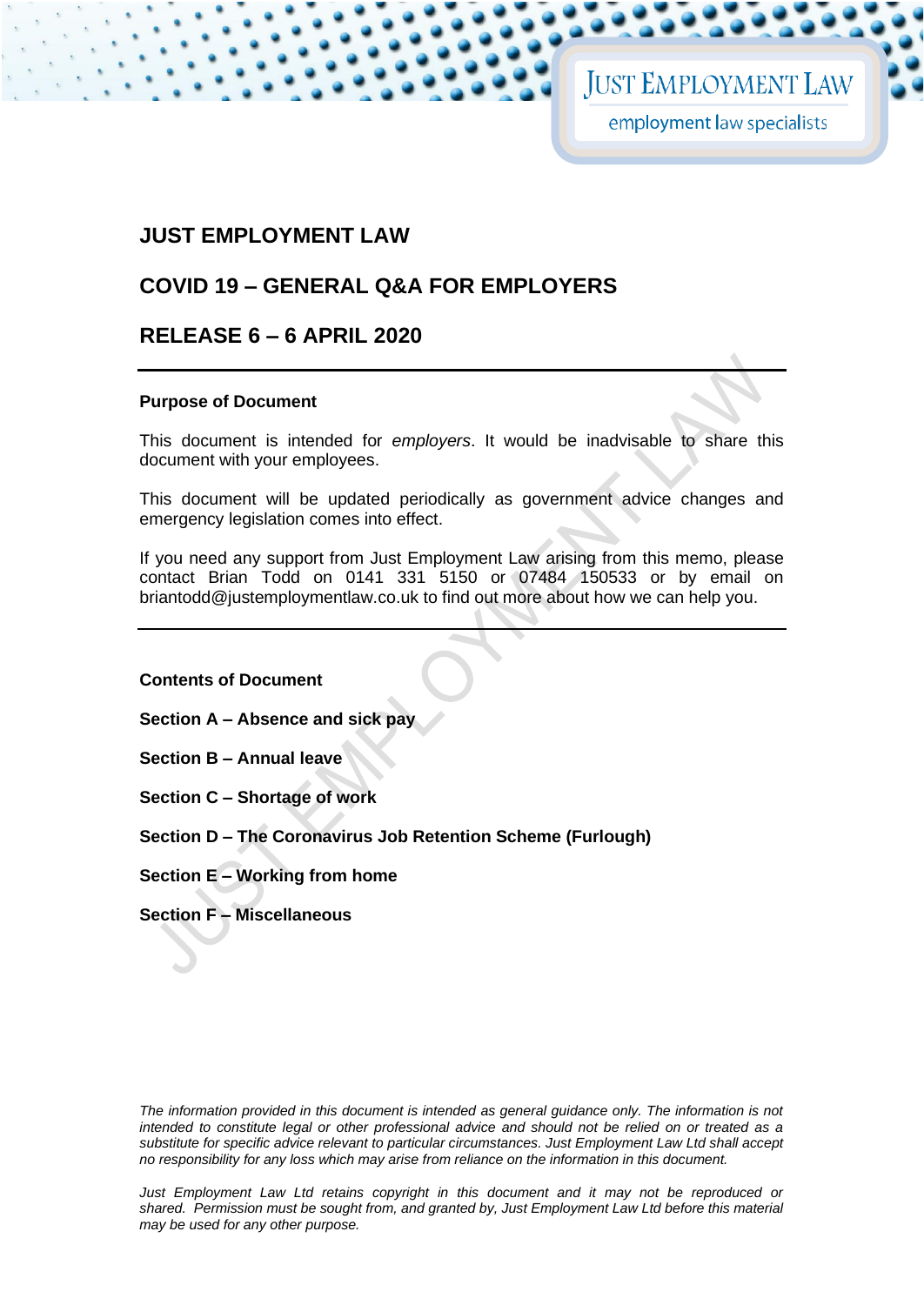# **Section A – Absence and sick pay**

**1. Where can I get information on the latest public health advice in relation to COVID-19?**

Public Health England <https://www.gov.uk/government/collections/coronavirus-covid-19-list-of-guidance>

Health Protection Scotland <https://www.hps.scot.nhs.uk/a-to-z-of-topics/wuhan-novel-coronavirus/>

Public Health Wales <https://phw.nhs.wales/topics/latest-information-on-novel-coronavirus-covid-19/>

Public Health Agency in Northern Ireland <https://www.publichealth.hscni.net/news/covid-19-coronavirus>

#### <span id="page-1-0"></span>**2. Is an employee required to self-isolate and what do I pay them if they are absent from work?**

**Employee with symptoms:** An employee who develops coronavirus symptoms is required to self-isolate for 7 days if they live alone, or 14 days if they live with other people. Following that period, providing they do not continue to have a temperature, and do not feel worse, they can return to work. This employee would be entitled to sick pay, in accordance with their contract of employment (company sick pay, if applicable, and/or statutory sick pay, where eligible).

**Employee living with someone with symptoms:** An employee who lives in the same household as someone who develops coronavirus symptoms is required to self-isolate for 14 days. This employee would also be entitled to sick pay, in accordance with their contract of employment (company sick pay, if applicable, and/or statutory sick pay, where eligible).

**Employee falling into "extremely vulnerable" category:** An employee who is considered to be "extremely vulnerable" (ie who has a specific cancer, severe respiratory condition, or other particular conditions) is strongly advised to adhere to guidance on shielding. This involves staying at home for 12 weeks and minimising non-essential contact with members of their household. If this employee has received a letter from the government or NHS informing them that they must not leave their home and therefore should be self-isolating, this employee would be entitled to sick pay, in accordance with their contract of employment (company sick pay, if applicable, and/or statutory sick pay, where eligible). If this employee has not received a letter from the government or NHS, the employee would not qualify for statutory sick pay. Any payments made to an employee would be at your

*The information provided in this document is intended as general guidance only. The information is not intended to constitute legal or other professional advice and should not be relied on or treated as a substitute for specific advice relevant to particular circumstances. Just Employment Law Ltd shall accept no responsibility for any loss which may arise from reliance on the information in this document.*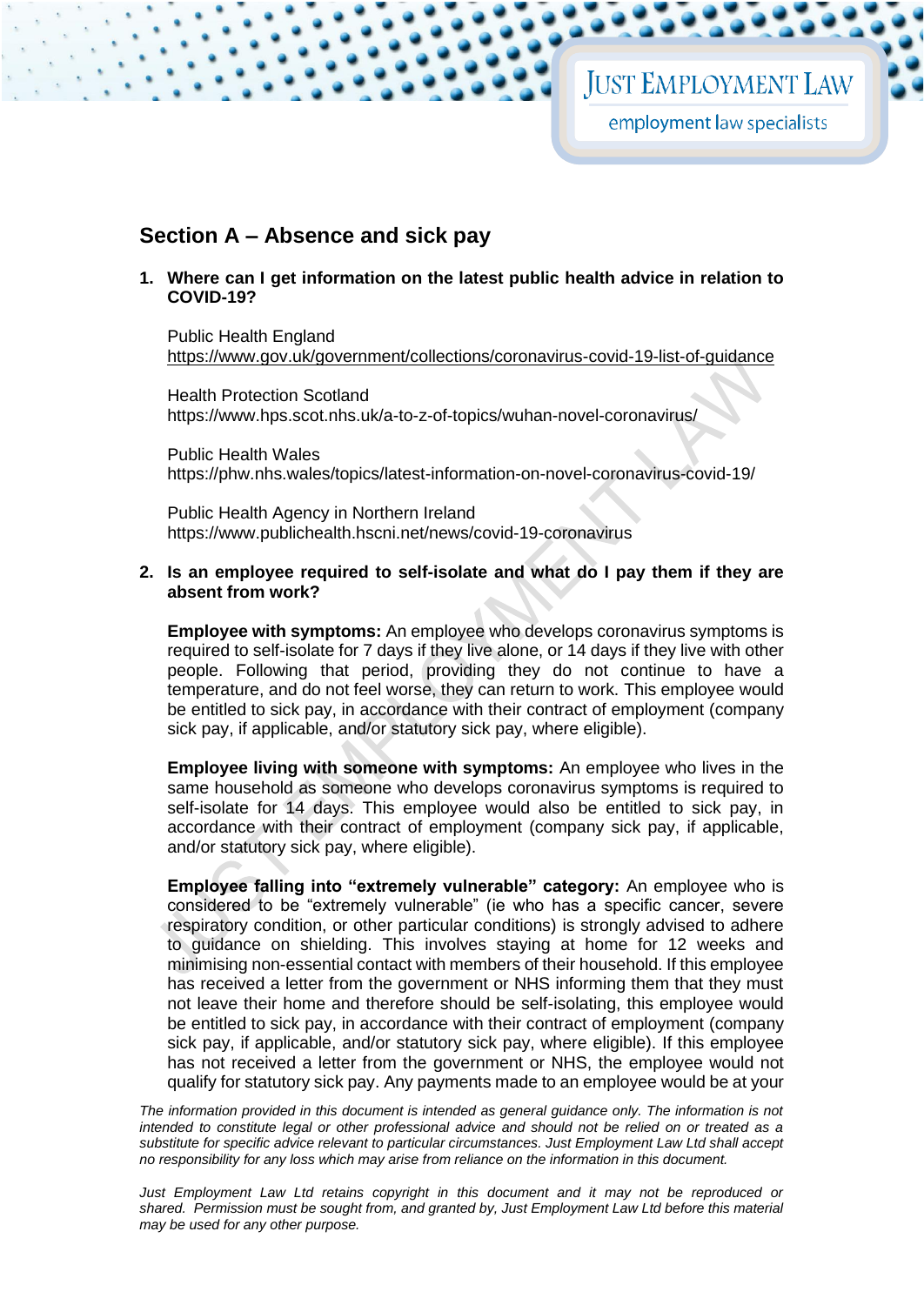discretion. Should you choose not to exercise discretion and make a payment, the time off would be unpaid (unless you furlough the employee – see section D).

**Employee falling into "vulnerable" category:** An employee who is considered "vulnerable" (ie those over 70 or pregnant, and who have other particular health conditions – typically those which entitle them to a free flu vaccination each year) is strongly advised to adhere to guidance on social distancing. This employee would not qualify for statutory sick pay. Any payments made to an employee would be at your discretion. Should you choose not to exercise discretion and make a payment, the time off would be unpaid (unless you furlough the employee – see section D).

**Employee living with someone in the "extremely vulnerable" or "vulnerable" categories:** An employee who lives with an "extremely vulnerable" or "vulnerable" person should follow guidance on social distancing, reducing their contact outside the home. This employee would not qualify for statutory sick pay. Any payments made to an employee would be at your discretion. Should you choose not to exercise discretion and make a payment, the time off would be unpaid (unless you furlough the employee – see section D).

# **3. What do I pay an employee who is entitled to Statutory Sick Pay?**

The current rate of SSP is £95.85 per week. This was previously £94.25 per week until 6 April 2020.

Statutory sick pay, where an employee is incapable, or deemed to be incapable, of doing work by reason of coronavirus, is payable from day 1 of absence and, for employers with up to 250 employees, will be reimbursed by the government for a period of 14 days (although some employees may be absent for longer).

## **4. Can an employee who is self-isolating, shielding or following guidance on social distancing work from home?**

Yes, and in those circumstances they would be entitled to be paid as per the terms of their contract of employment.

#### **5. What if an employee presents with symptoms consistent with COVID-19 in the workplace?**

If someone becomes unwell in the workplace with coronavirus symptoms, they should tell you immediately, avoid touching anything and go home.

If an employee refuses to go home, you can require them to do so as the government guidance is that such an individual should be self-isolating.

The information provided in this document is intended as general guidance only. The information is not *intended to constitute legal or other professional advice and should not be relied on or treated as a substitute for specific advice relevant to particular circumstances. Just Employment Law Ltd shall accept no responsibility for any loss which may arise from reliance on the information in this document.*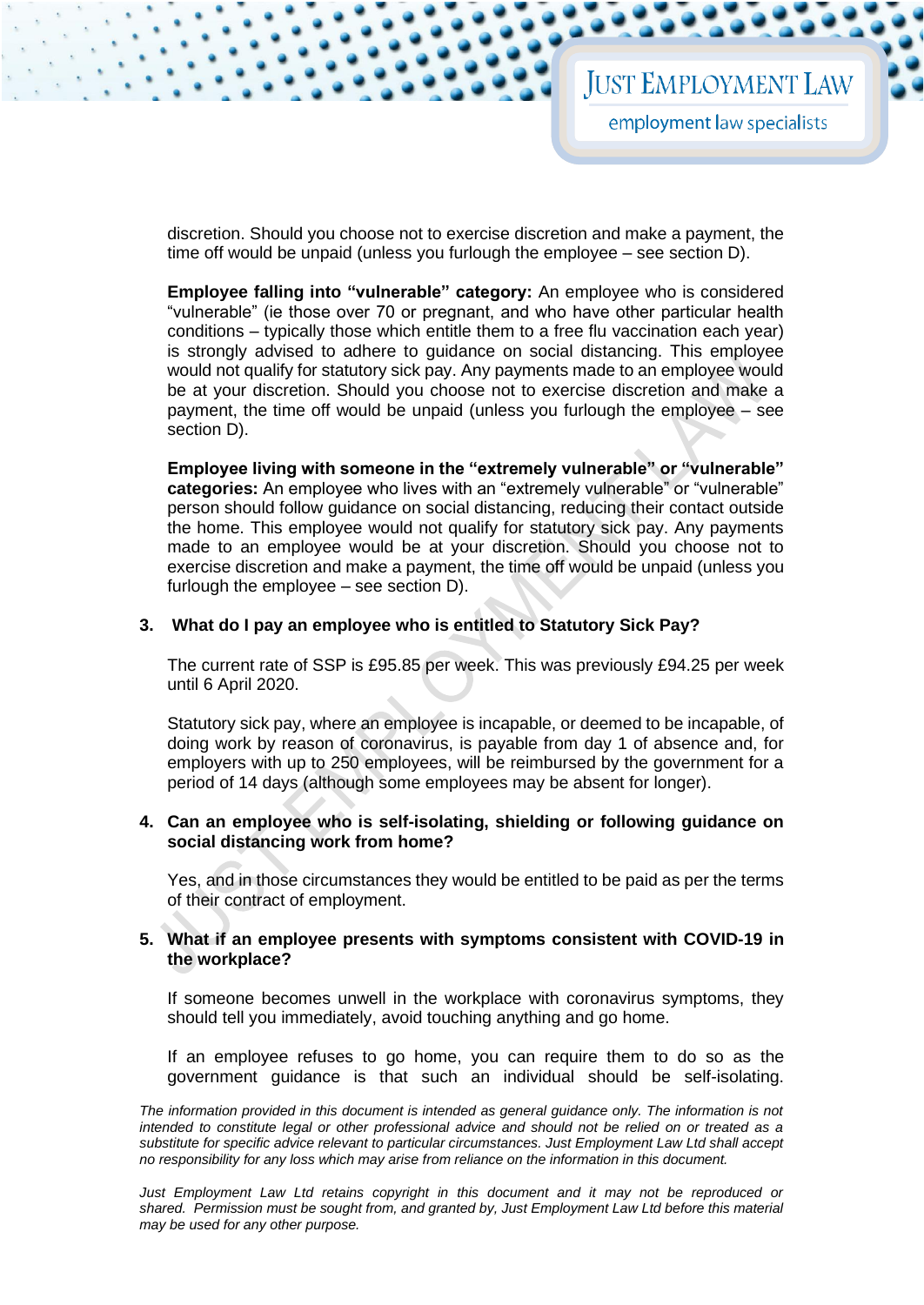Homeworking could be offered if practicable and if the employee is fit to do so. If the employee has no entitlement to company sick pay, they would be entitled to SSP only, upon sending them home (providing they aren't going home to work). However, the burden would be on you as the employer to show that the employee should be self-isolating in accordance with government advice. If you are considering this course of action, you will want to take notes of the symptoms the employee was presenting with, and ideally have that corroborated by a second person.

More advice or help is available on the NHS 111 coronavirus service website or by calling 111 if the website is unavailable. If someone is seriously ill or their life is at risk, you should call 999.

## **6. Do I need to see a medical certificate from a GP, or other documentary evidence, before I pay SSP or company sick pay?**

Normally, employees should self-certify for the first week of absence and then a medical certificate is required from the second week onwards. Those self-isolating due to coronavirus for more than 7 days can now get an online self-isolation note from the NHS website [\(https://111.nhs.uk/isolation-note/\)](https://111.nhs.uk/isolation-note/) or the NHS mobile phone app. This note would be adequate evidence of an individual's inability to work for the purposes of paying sick pay.

#### **7. If our workplace remains open, what if an employee, not falling into any of the categories set out at question [2](#page-1-0) above refuses to come to work?**

A sympathetic response is recommended in the first instance, although where an employee is non-symptomatic, is not living with someone who has symptoms, and has not received a letter from the government/NHS informing them that they must self-isolate, you could ultimately take the position that if they choose not to come to work, they will not be paid.

Offering working from home where this is practicable is an obvious compromise. You may also wish to consider whether you will furlough that employee, if there is reduced work available (see section D).

While it would be theoretically possible to consider disciplining or dismissing an employee who persistently refused to attend work in these circumstances, this may not be reasonable in the circumstances.

*The information provided in this document is intended as general guidance only. The information is not intended to constitute legal or other professional advice and should not be relied on or treated as a substitute for specific advice relevant to particular circumstances. Just Employment Law Ltd shall accept no responsibility for any loss which may arise from reliance on the information in this document.*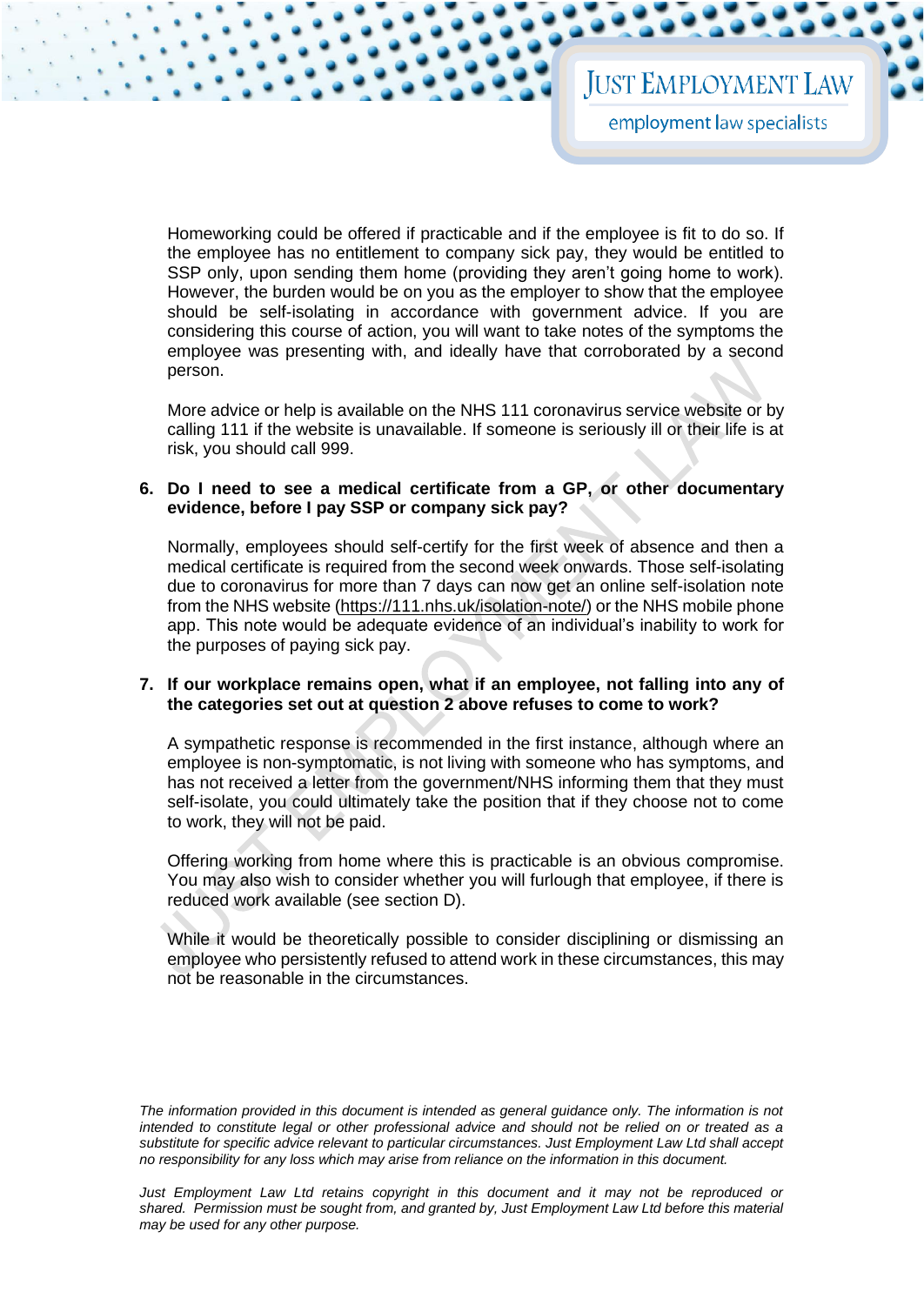#### **8. What about people who can't come to work as a result of school closures?**

Employees are entitled to reasonable unpaid time off to *make arrangements* for the care of their children where there is an "unexpected disruption or termination" of their care arrangements. We think this might well cover the closure of schools due to coronavirus.

This is a situation where homeworking could be permitted, if practicable, and you might consider relaxing any rules you normally have about homeworkers not having caring responsibilities while they are working.

As a result of updated government guidance released on 4 April 2020, it now also seems possible to furlough an employee who cannot come to work because of caring responsibilities. Employees that need to look after children are given in the updated guidance as an example of employees with caring responsibilities who can be furloughed.

**9. What types of industry are covered by the "Key Workers" provisions, which enable such individuals to continue to send their children to school?**

You can access a list of key workers via this link: [https://www.gov.uk/government/publications/coronavirus-covid-19-maintaining](https://www.gov.uk/government/publications/coronavirus-covid-19-maintaining-educational-provision/guidance-for-schools-colleges-and-local-authorities-on-maintaining-educational-provision)[educational-provision/guidance-for-schools-colleges-and-local-authorities-on](https://www.gov.uk/government/publications/coronavirus-covid-19-maintaining-educational-provision/guidance-for-schools-colleges-and-local-authorities-on-maintaining-educational-provision)[maintaining-educational-provision](https://www.gov.uk/government/publications/coronavirus-covid-19-maintaining-educational-provision/guidance-for-schools-colleges-and-local-authorities-on-maintaining-educational-provision)

*The information provided in this document is intended as general guidance only. The information is not intended to constitute legal or other professional advice and should not be relied on or treated as a substitute for specific advice relevant to particular circumstances. Just Employment Law Ltd shall accept no responsibility for any loss which may arise from reliance on the information in this document.*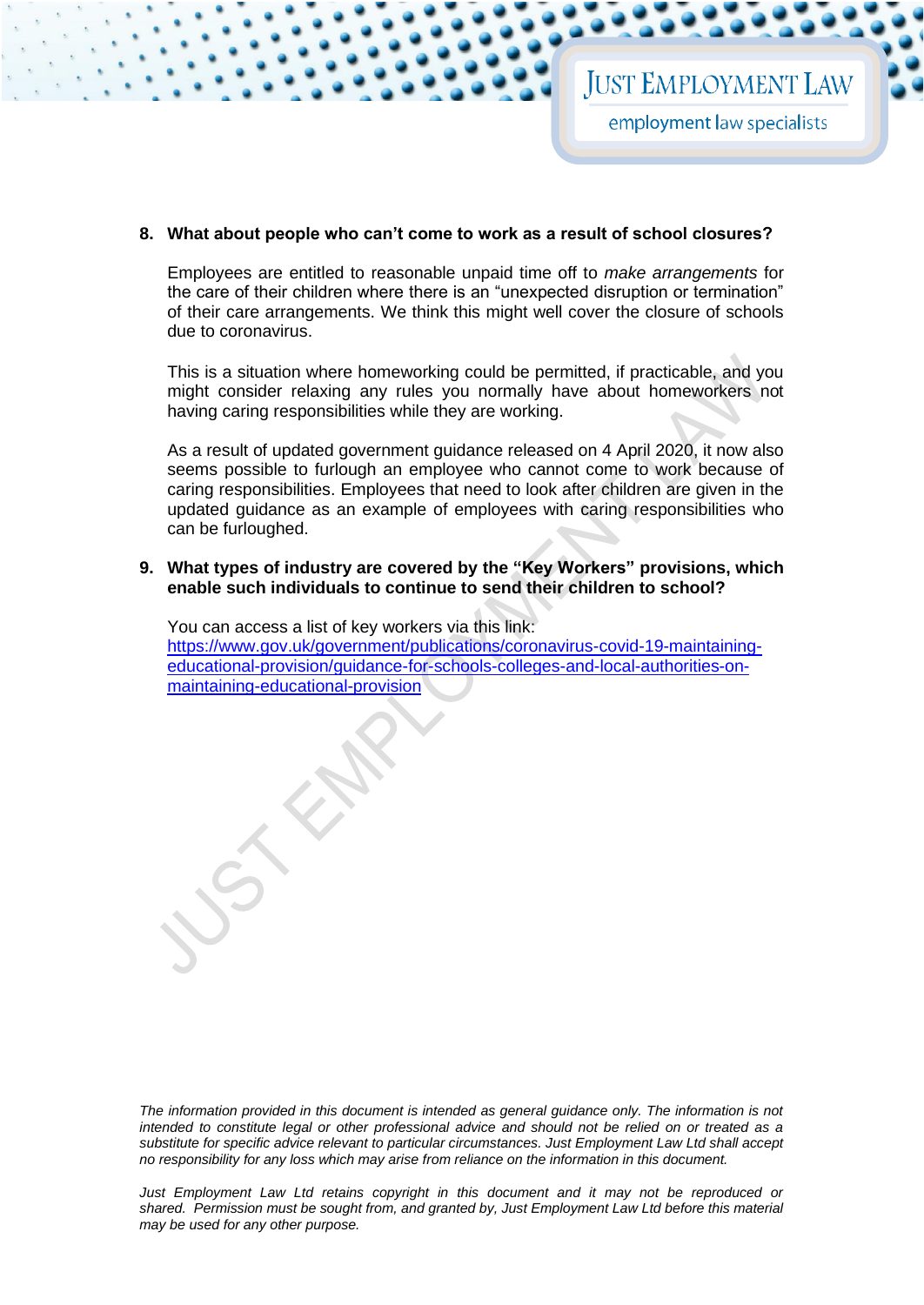# **Section B – Annual leave**

# **1. Should employees be allowed to cancel pre-approved annual leave?**

If an employee is too unwell to enjoy the benefit of their annual leave (ie because they have coronavirus), the law allows them to have the period of annual leave converted to sick leave and for the annual leave to be taken at a later date. The employee must tell you right away if this situation applies to them and they want to cancel their annual leave.

For an employee who wishes to cancel pre-approved holiday because they are unable to travel / their destination is locked down, you can respond to this in the manner that best suits the business. If you are short of staff and it would help to have the employee cancel their period of annual leave, you can agree and let them take their holiday another time. On the other hand, if you are short of work and you want to insist the employee takes the pre-approved period of annual leave, you are very likely to be entitled to insist that the existing holidays are taken.

# **2. Can we require employees to take annual leave?**

Subject to what we say in the final paragraph of this answer, yes. You need to give the employee double the amount of notice for the length of holiday they are required to take, so if you want to require an employee to take one week's paid holiday, you will need to give them two weeks' advance notice in writing of this requirement.

You might not be able to do this where the employee has already booked all or most of their holidays for the current holiday year, if the effect of your requirement would be that the employee would be unable to take a paid holiday at another time that you had already approved. In that circumstance, it may be prudent to ask the employee to agree to change their holiday dates.

If you can reach agreement with employees to take holidays, this can be done at very short notice. The need to give double the notice for the length of holiday only applies when you are imposing the requirement without agreement.

Now that the government has announced that untaken annual leave due to the coronavirus outbreak can be carried over (see question 3 below), some commentators are suggesting it may be considered an abuse of the annual leave laws for an employer to force employees on furlough to use up their annual leave entitlement by giving notice requiring them to take holidays during furlough. We would advise employers to try to strike a balance between not having too much annual leave stored up in the system when furlough ends on one hand, and giving

The information provided in this document is intended as general guidance only. The information is not *intended to constitute legal or other professional advice and should not be relied on or treated as a substitute for specific advice relevant to particular circumstances. Just Employment Law Ltd shall accept no responsibility for any loss which may arise from reliance on the information in this document.*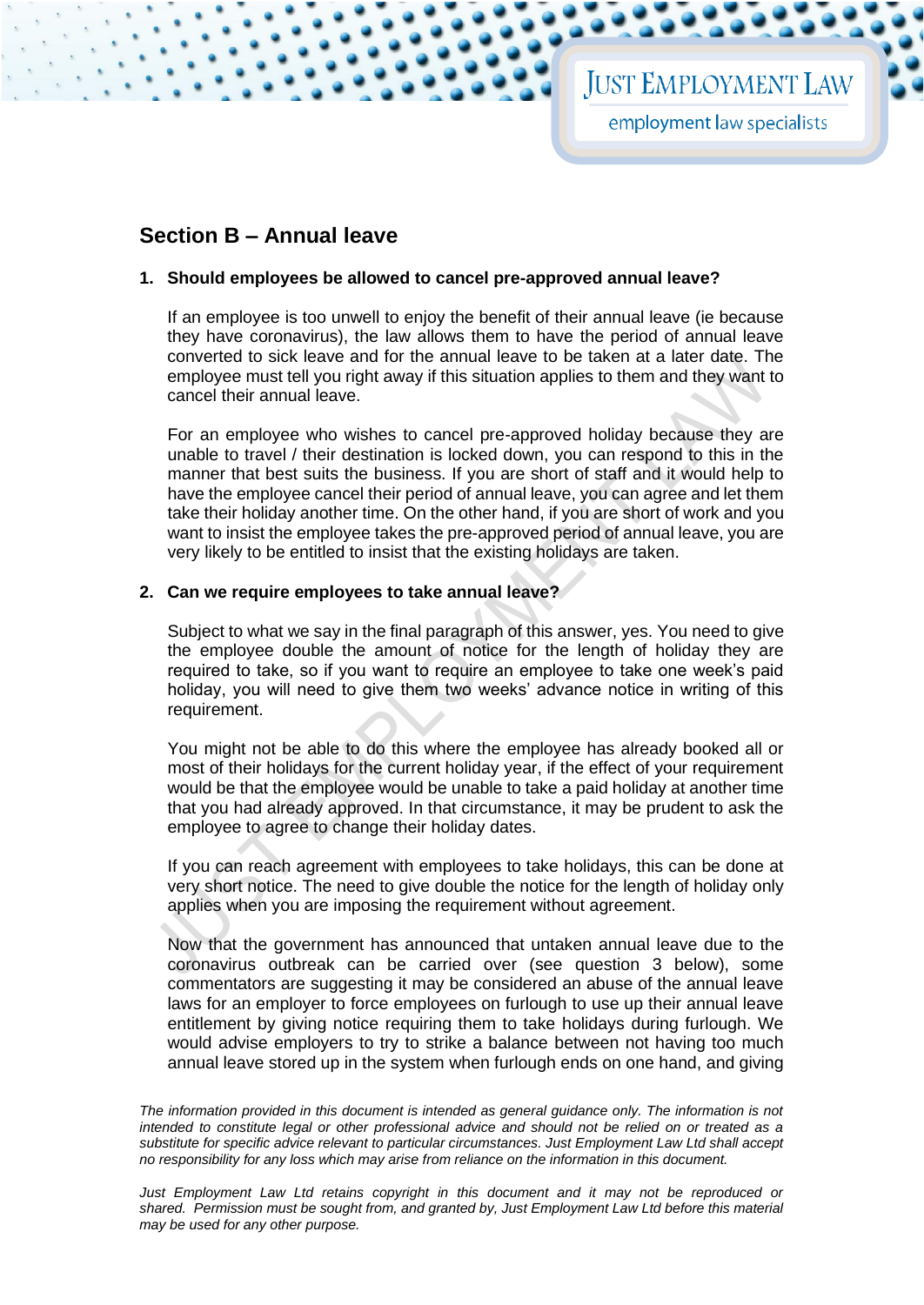employees the chance to "enjoy" a reasonable proportion of their annual leave later this year, once lockdown has hopefully ended.

## **3. If an employee has been unable to use their annual leave by the end of our holiday year as a result of coronavirus, what should we do?**

In these circumstances, i.e., where it is not reasonably practicable for the employee to take some or all of the holiday they are entitled to due to coronavirus, the government has announced that an employee can carry over four weeks of their annual leave entitlement into the next two leave years. Whether the employer will permit the employee to carry forward any additional annual leave would be a matter for contractual agreement.

#### **4. Can an employee take holidays whilst on furlough?**

Please see section D for information regarding furlough.

*The information provided in this document is intended as general guidance only. The information is not intended to constitute legal or other professional advice and should not be relied on or treated as a substitute for specific advice relevant to particular circumstances. Just Employment Law Ltd shall accept no responsibility for any loss which may arise from reliance on the information in this document.*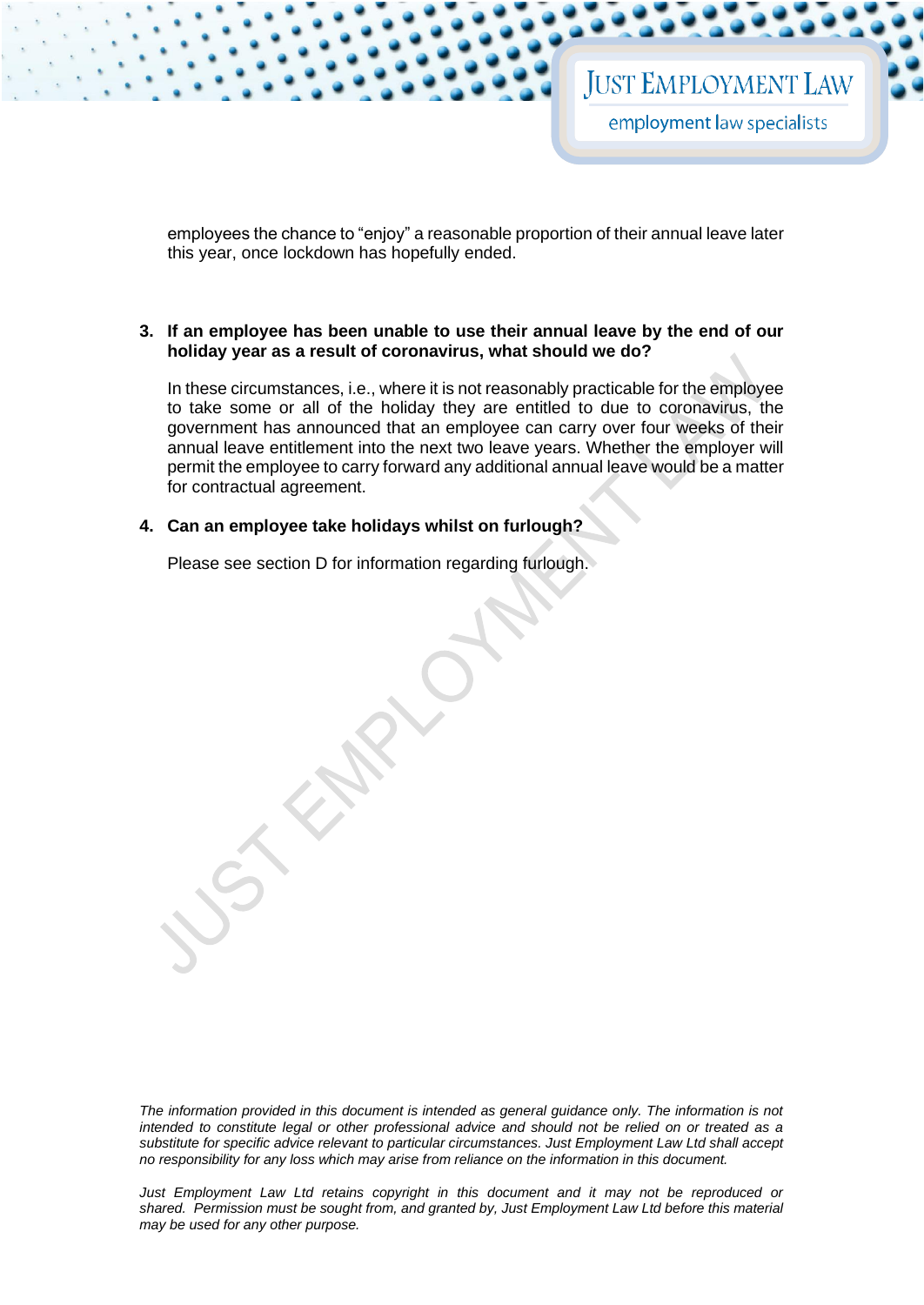# **Section C – Shortage of work**

# **1. What financial support is the government providing to businesses who cannot afford to pay their employees as normal?**

Beyond the reimbursement of SSP mentioned above, at present, the government has announced three main support packages for employers:

- Very small businesses (typically, those which qualify for Small Business Rates Relief) will be eligible for non-repayable cash grants of £10,000.
- The Coronavirus Business Interruption Loan Scheme which offers loans of up to £5 million for SMEs through the British Business Bank.
- The Coronavirus Job Retention Scheme (referred to as the Furlough Scheme), which will reimburse employers covering up to 80% of employees' wages if they are sent home due to a lack of work. This is covered in detail at section D below.

There are also industry-specific support schemes for sectors which are particularly hard-hit. This takes the form of a mixture of grants and rates exemptions.

## **2. Broadly, what options does an employer have to deal with the financial impact of not having enough work for its staff, as a result of COVID-19?**

The Furlough Scheme is intended to be the main measure to allow employers to avoid dismissing employees as redundant, but if government support is insufficient to address the issue in your business, there are a number of options an employer can consider, including:

- Temporary lay-off
- Short-time working
- **Redundancies**
- Varying contractual hours
- **Paid/unpaid leave (including annual leave)**
- **Wage reductions**

*The information provided in this document is intended as general guidance only. The information is not intended to constitute legal or other professional advice and should not be relied on or treated as a substitute for specific advice relevant to particular circumstances. Just Employment Law Ltd shall accept no responsibility for any loss which may arise from reliance on the information in this document.*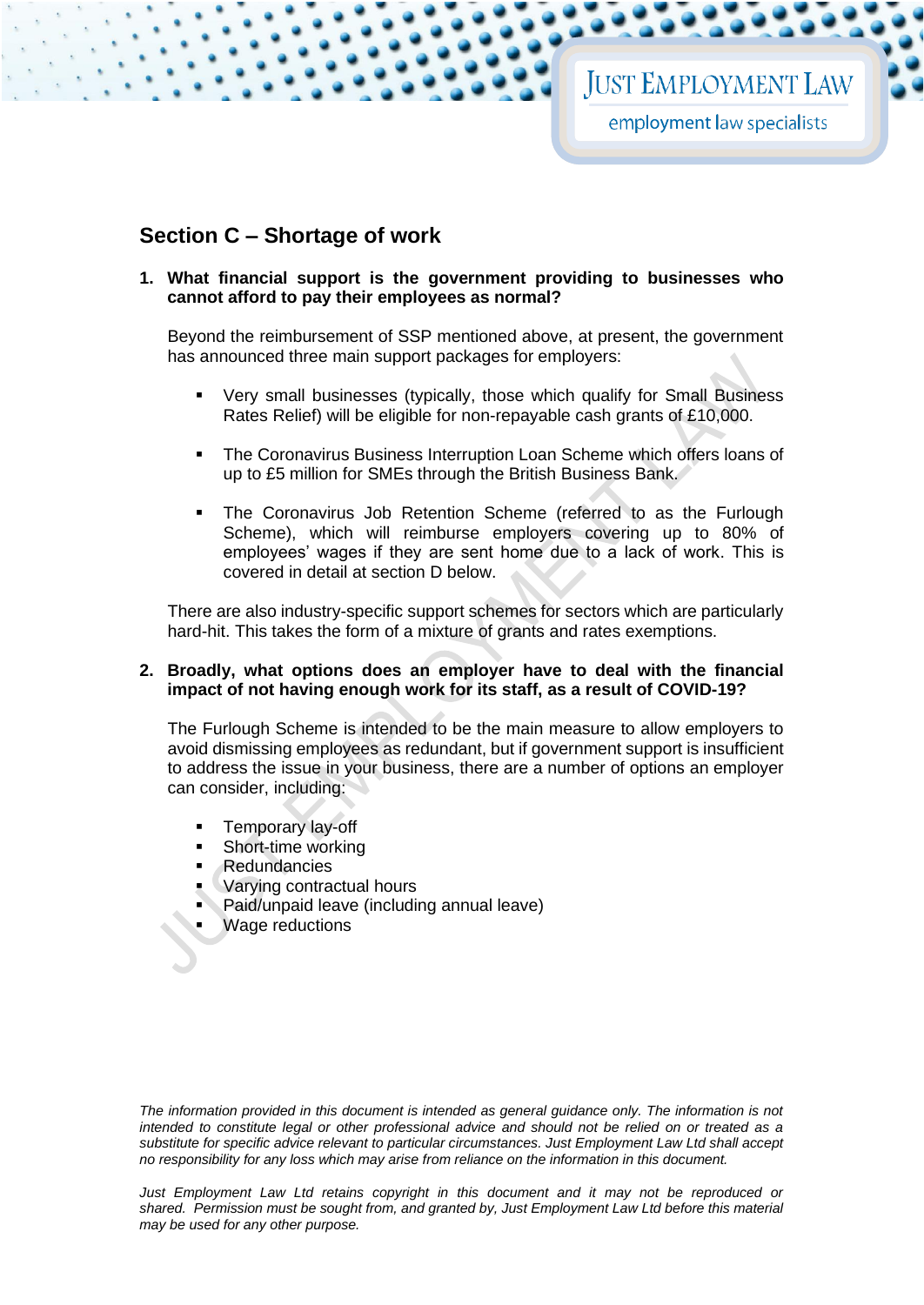# **3. What is temporary lay-off?**

People often mistakenly think being "laid off" means being dismissed by reason of redundancy. That is not the case. What we mean here by being "laid off" is that employees are sent home without pay (subject to the right to receive a statutory guarantee payment) due to a shortage of work, generally because of circumstances beyond the employer's control. They remain in your employment in these circumstances.

# **4. What is short-time working?**

Colloquially, short-time working is where the employee's weekly working hours are reduced by the employer due to a shortage of work, generally because of circumstances beyond the employer's control. However, in the context of claiming a redundancy payment (discussed below), short-time working has a very specific meaning of working so many fewer hours than normal that the employee's pay drops below half of their normal week's pay.

# **5. Can I temporarily lay staff off or place them on short-time working?**

This is a question of contract, first and foremost. To compulsorily lay people off on a temporary basis or reduce their weekly working hours, you must have the right in the employee's contract of employment to do so.

You should firstly check your contracts of employment and establish whether you have the right to temporarily lay staff off or place them on short-time working. If you don't have a contractual right to do so, there may be other options open to you, which are discussed below.

The first thing to do is to decide which employees you are going to lay off or place on short-time working. We recommend that you try to be as fair as possible to all affected employees. Where short-time working is contemplated, it would normally be fairest to apply this to all employees of a particular type. Where temporary layoff is contemplated, and you don't need to lay off all of your employees, it would normally be fairest to require all employees to take turns at having periods of layoff.

Once you have decided who is to be temporarily laid off or placed on short-time working, you will need to write to the affected employees, informing them of your decision and the dates on which the period of temporary lay-off and/or short-time working will apply.

The information provided in this document is intended as general guidance only. The information is not *intended to constitute legal or other professional advice and should not be relied on or treated as a substitute for specific advice relevant to particular circumstances. Just Employment Law Ltd shall accept no responsibility for any loss which may arise from reliance on the information in this document.*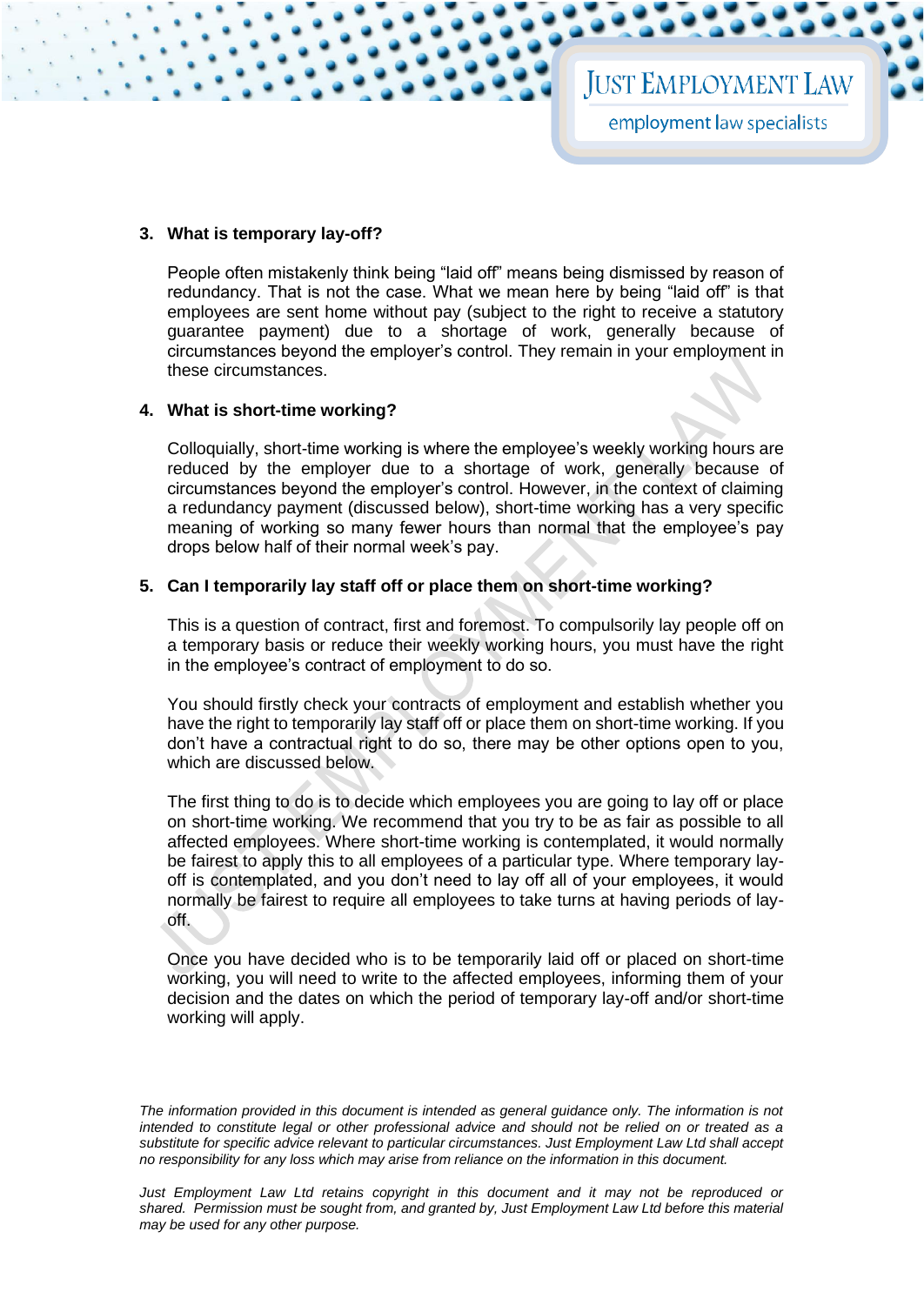# **6. What do I need to pay someone who is temporarily laid off or on short-time working?**

Unless they have a contractual right to a higher payment, someone who is temporarily laid off or placed on short-time working will be entitled to a statutory guarantee payment of £30 per day for the first five "workless days". (If the employee is normally employed to work less than five days a week, then that figure will be pro-rated to the number of days per week they are contracted to work.) Thereafter, lay-off and any workless days on short-time working will be unpaid.

Often, a collective agreement will provide for higher rates of pay during periods of short-time working or temporary lay-off. Generally, if you don't have the contractual right to put someone on short-time working or temporarily lay them off, but you do so anyway without their agreement, they will be entitled to full pay if they are willing and able to work, but you are unable to provide them with work.

# **7. How long can I lay someone off or place them on short-time working for?**

In theory there is no limit to how long these arrangements can last if you have the contractual right to impose them, but in practice there is a significant limitation. That is that if an employee is temporarily laid off or placed on short-time working for four consecutive weeks or six weeks in any 13 week period, then they have the right to resign and claim a statutory redundancy payment from you.

# **8. If an employee resigns and claims a statutory redundancy payment for having reached the trigger period of lay-off or short-time working, is there anything I can do to avoid having to pay the redundancy payment?**

Yes, if you now have work available for them. You can issue a counter-notice, saying that within the next four weeks, it is reasonably expected that you will be able to give them work for a period of at least 13 weeks without a further period of lay-off or short-time working being required.

# **9. Can I make employees redundant due to a shortage of work due to COVID-19?**

Yes, you can make redundancies just as you would at any other time due to a shortage of work. However, all of the normal employment rights people have in a redundancy situation will continue to apply (see below). It may be considered unreasonable by an Employment Tribunal to make a compulsory redundancy without having good reasons not to place the employee on the Furlough Scheme.

*The information provided in this document is intended as general guidance only. The information is not intended to constitute legal or other professional advice and should not be relied on or treated as a substitute for specific advice relevant to particular circumstances. Just Employment Law Ltd shall accept no responsibility for any loss which may arise from reliance on the information in this document.* 

*Just Employment Law Ltd retains copyright in this document and it may not be reproduced or shared. Permission must be sought from, and granted by, Just Employment Law Ltd before this material may be used for any other purpose.*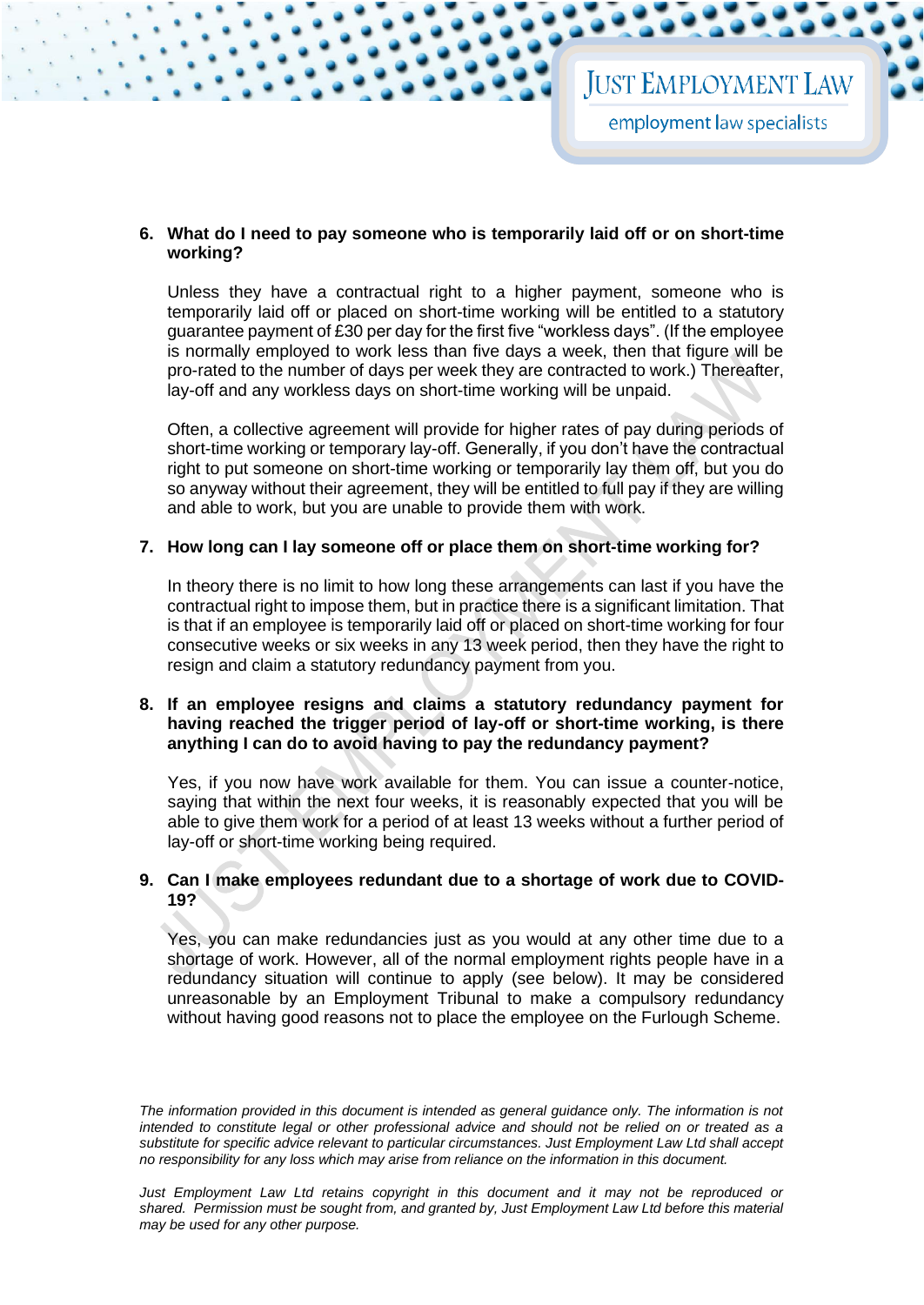# **10. Will I have to carry out collective consultation before I make anyone redundant?**

Where an employer proposes to dismiss as redundant 20 or more employees at one establishment within a 90 day period, the employer requires to carry out a collective consultation process with elected workforce representatives for 30 days before the first dismissal takes effect. This period increases to 45 days if it is proposed to dismiss as redundant 100 or more employees at the same establishment.

If you are not proposing to dismiss as many as 20 employees at any establishment, then you won't have to carry out a collective consultation process, but you will still need to have a fair method of selection for redundancy and carry out individual consultation, particularly with anyone who has two years' service and therefore the right not to be unfairly dismissed.

## **11. What are the risks of dismissing 20 or more employees at one establishment without going through the collective consultation process?**

The two main risks are a "protective award" and unfair dismissal.

Any employee who is dismissed as redundant without collective consultation, where it should have taken place, can claim an award of up to 13 weeks' pay (uncapped). There is no minimum period of service for bringing this claim. If one employee successfully raises the claim, all other employees who should have been consulted can "piggy back" on the successful claim, so the risk is significant.

Employers can raise a "special circumstances" defence, saying it was not possible to collectively consult in the circumstances. We suspect it will not be enough simply to point to the coronavirus outbreak as a special circumstance – rather, the employer will have to show that in the particular circumstances of their business, it was impossible to wait 30 days before dismissing anyone as redundant.

Also, there is clear case law that where an employee with two years' service or more is dismissed as redundant without collective consultation when it should have taken place, that will make the dismissal unfair.

# **12. Can I just dismiss as redundant any employees with under two years' service, without following a consultation process?**

You might be able to do this, but there might be some risks in relation to 'automatically' unfair dismissal and/or discrimination and you are strongly advised to discuss this with us to assess these risks before taking action.

*The information provided in this document is intended as general guidance only. The information is not intended to constitute legal or other professional advice and should not be relied on or treated as a substitute for specific advice relevant to particular circumstances. Just Employment Law Ltd shall accept no responsibility for any loss which may arise from reliance on the information in this document.*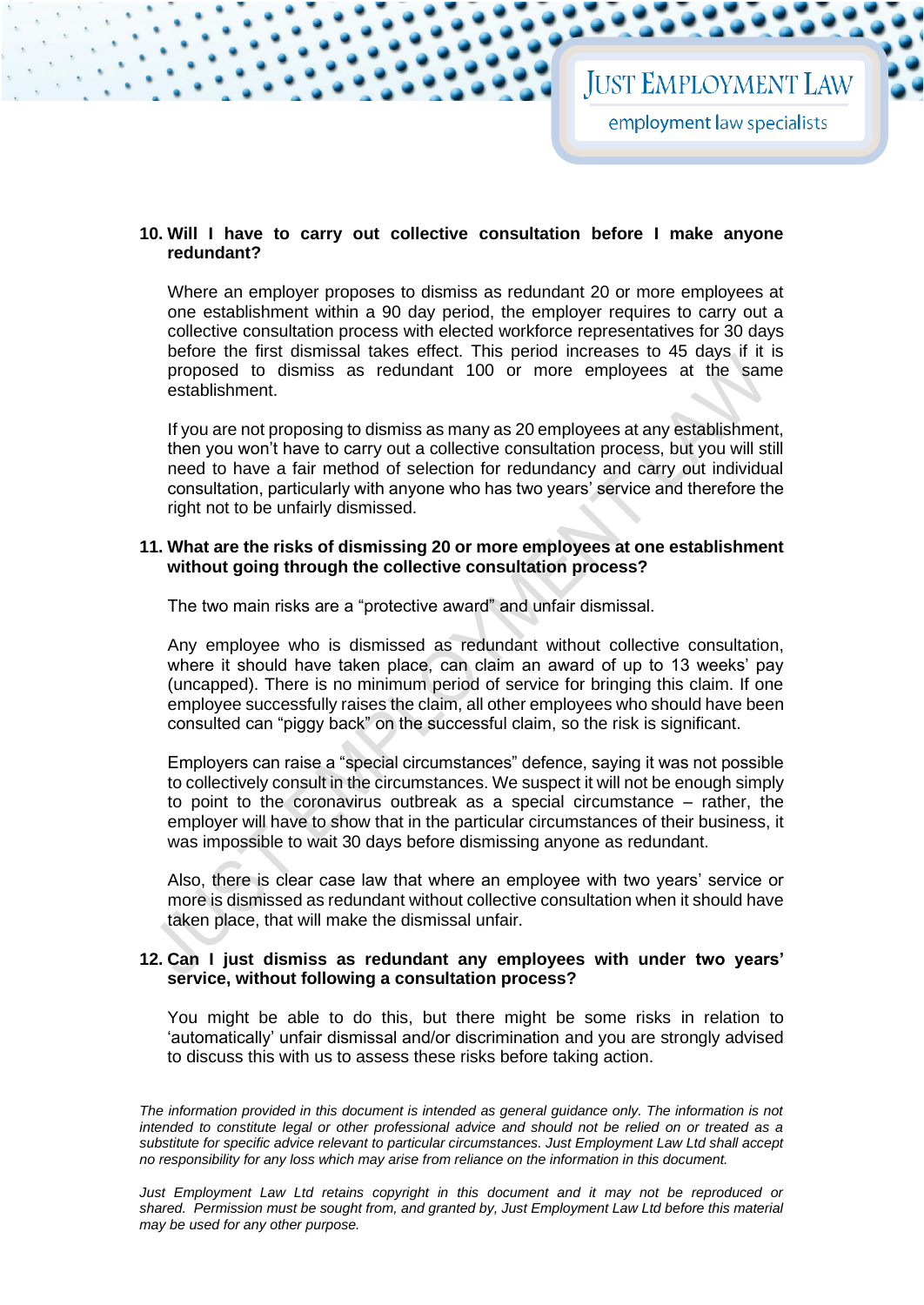It's also very important to understand that dismissing an employee with under two years' service will still count towards the figure of 20, to determine whether collective consultation is required.

## **13. What if I need to make people with over two years' service redundant?**

You will need to follow a fair process in selecting staff for redundancy and consulting with them over avoiding the redundancy and/or offering them alternative employment. We can assist you with the necessary advice and documentation, but you should expect that it could take upwards of two weeks to complete such a process.

# **14. Can we agree with staff to reduce their hours of work?**

Yes, this can be done. Ideally, you would try to spread this out across your workforce (or the affected part) as fairly as possible. Once any changes have been agreed, they will need to be put in writing and the employee will need to sign their agreement to the changes. If it is known how long the reduced hours will apply for, this should be included in the document to be signed.

Employers will certainly want to consider if the Furlough Scheme is a better option before seeking to reduce employees' contractual hours.

# **15. Can I ask employees to take unpaid leave to cover periods of shortage of work?**

Yes, if for any reason the Furlough Scheme does not work in a particular situation, this can be done by agreement. The employee will be entitled to a statutory guarantee payment for the first five (or pro-rata) days of unpaid leave.

During a period of unpaid leave, the norm would be that all benefits other than pay would continue as normal, such as pension, life assurance etc. If this is not to be the case, there will need to be a specific agreement in writing to that effect.

# **16. Can I agree with my workforce that they will take temporary pay cuts?**

Yes. If employees will agree to pay cuts, this can be done as long as the employees are still paid the minimum wage for the hours they actually do work.

Any agreement to a pay cut should be put in writing and should specify how long the agreement will last for. Ideally, the agreement will also specify what will happen with benefits such as pension, life assurance etc during the temporary pay cut.

The information provided in this document is intended as general guidance only. The information is not *intended to constitute legal or other professional advice and should not be relied on or treated as a substitute for specific advice relevant to particular circumstances. Just Employment Law Ltd shall accept no responsibility for any loss which may arise from reliance on the information in this document.* 

*Just Employment Law Ltd retains copyright in this document and it may not be reproduced or shared. Permission must be sought from, and granted by, Just Employment Law Ltd before this material may be used for any other purpose.*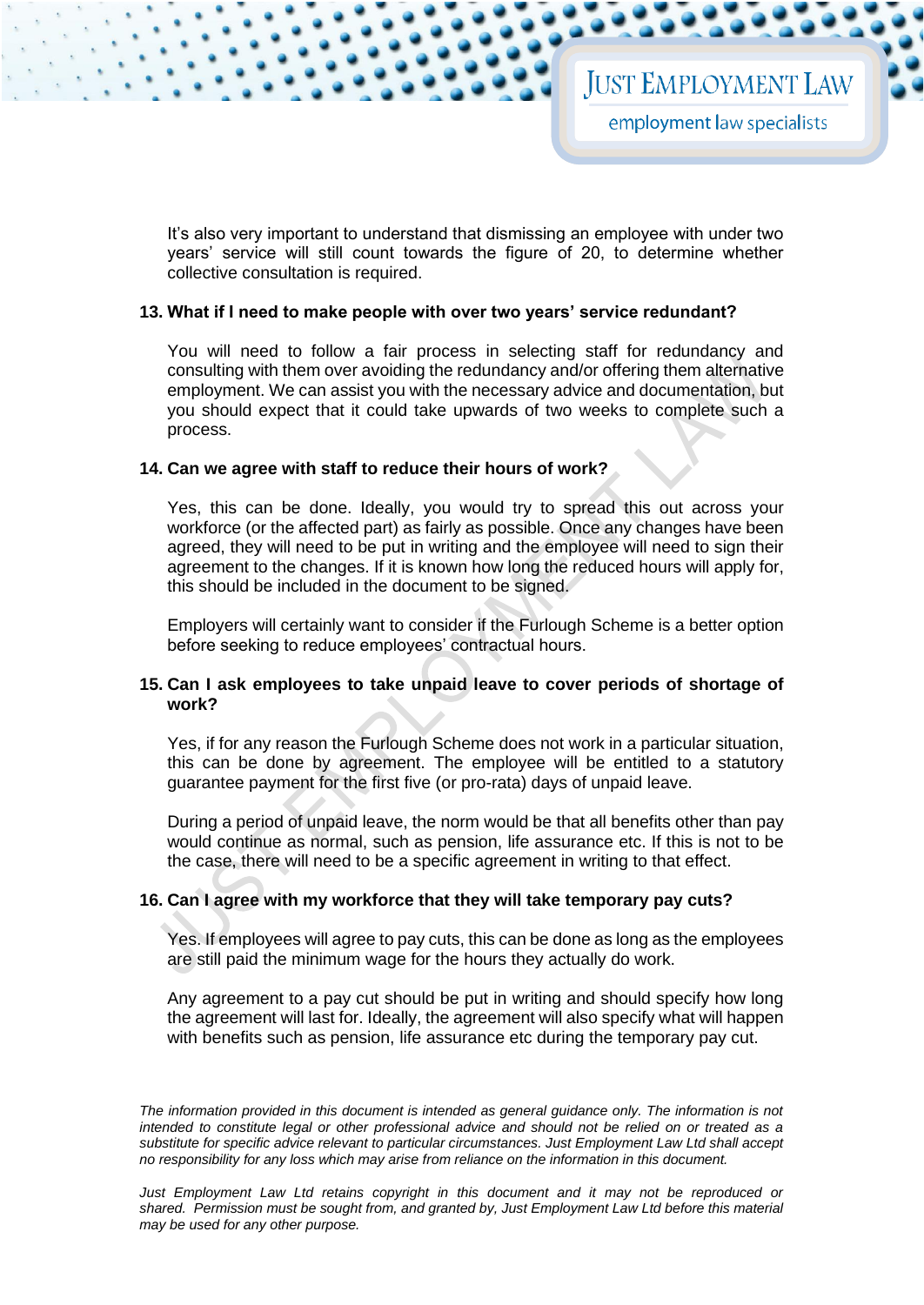You may find there is serious resistance to pay cuts if you are furloughing other employees, who will be getting paid 80% of their wages for doing no work. We can help you work out how best to combine furloughing some employees and asking others to take pay cuts, if both steps will be necessary in your business.

#### **17. What is the position with employees on zero-hours contracts?**

Where a worker is on a genuine zero-hours contract (under which it is clearly stated there is no obligation on the employer to offer any work), then there will be no need to consider terminating the contract or agreeing reduced hours. You would simply advise the worker that you have no shifts to offer them for the time being. It would be advisable to give people in this position reasonably regular updates (perhaps fortnightly) on the availability of work.

Zero hour workers will be entitled to be placed on the Furlough Scheme if they are paid through PAYE, so this may be an option too.

*The information provided in this document is intended as general guidance only. The information is not intended to constitute legal or other professional advice and should not be relied on or treated as a substitute for specific advice relevant to particular circumstances. Just Employment Law Ltd shall accept no responsibility for any loss which may arise from reliance on the information in this document.*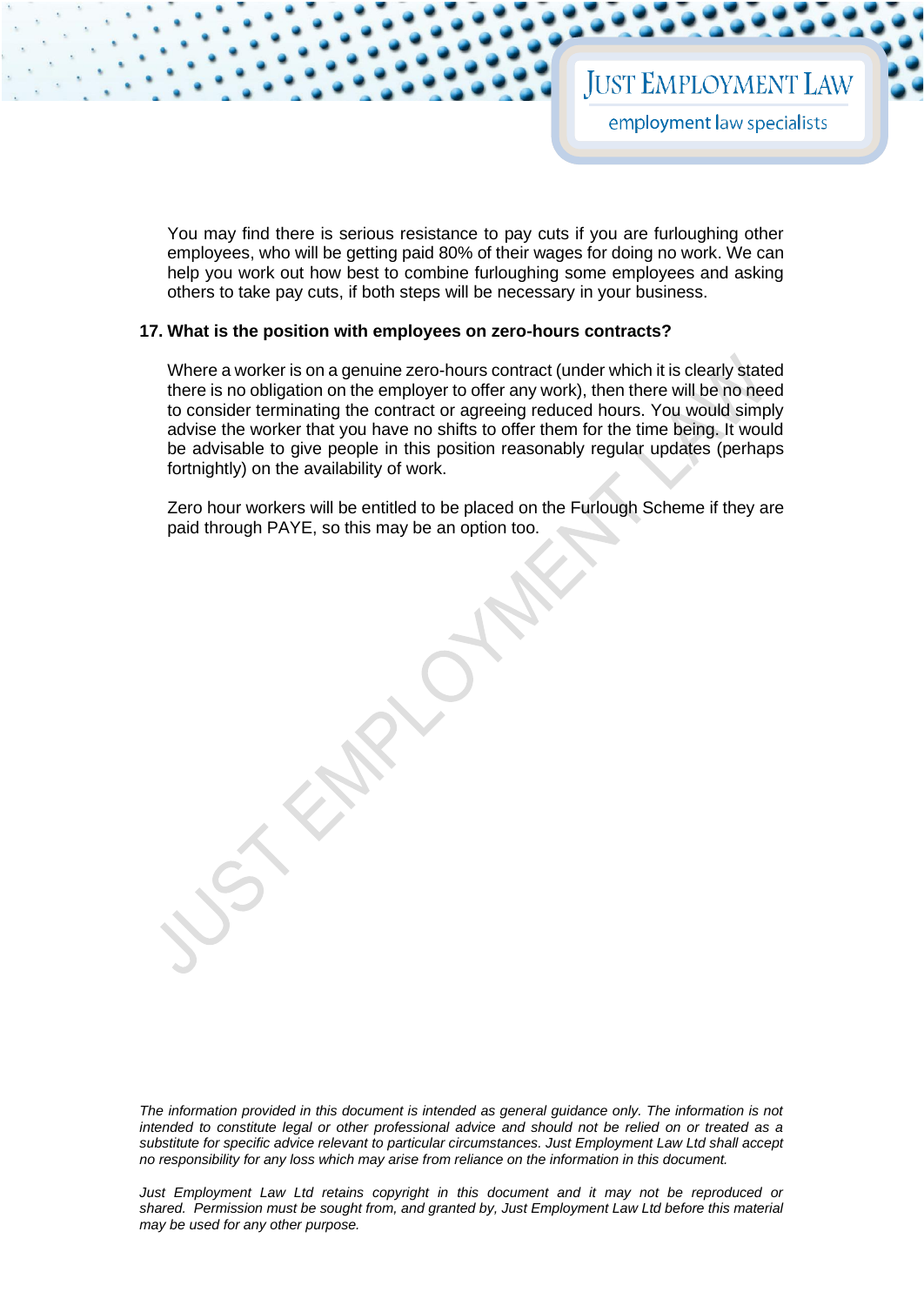# **Section D – The Coronavirus Job Retention Scheme (Furlough)**

*Please note that while official guidance about this scheme was released on 26 March 2020 with updated information being made available on 4 April 2020, there are still many unanswered questions about how the scheme will operate at the time of this release. We will make further information available to our clients as and when it becomes available.* 

# **1. What is the Coronavirus Job Retention Scheme?**

The scheme was announced by the Chancellor of the Exchequer on Friday 20 March 2020. It enables employers of workers whom they have sent home due to lack of work (ie furloughed) to apply to HMRC to be reimbursed in respect 80% of the employee's usual monthly wage costs, up to a maximum of £2,500 per month.

The official guidance is available at [www.gov.uk/guidance/claim-for-wage-costs](http://www.gov.uk/guidance/claim-for-wage-costs-through-the-coronavirus-job-retention-scheme)[through-the-coronavirus-job-retention-scheme](http://www.gov.uk/guidance/claim-for-wage-costs-through-the-coronavirus-job-retention-scheme)

# **2. Who can claim?**

Any UK organisation with employees can apply, providing they have created and started a PAYE payroll scheme on or before 28 February 2020 and have a UK bank account. The organisation must have placed employees on furlough in order to be able to claim.

# **3. How long does the scheme run for?**

The scheme runs initially from 1 March 2020 for three months. The Chancellor has indicated a willingness to extend the scheme for a longer period if necessary.

# **4. How can we access payments?**

HMRC are going to administer the scheme and are in the process of setting up a system to facilitate the payments. We are informed that HMRC envisages having the online portal available by the end of April 2020. It is unclear how long it will take for HMRC to reimburse an employer who submits a claim via the portal.

You can only submit one claim every three weeks.

*The information provided in this document is intended as general guidance only. The information is not intended to constitute legal or other professional advice and should not be relied on or treated as a substitute for specific advice relevant to particular circumstances. Just Employment Law Ltd shall accept no responsibility for any loss which may arise from reliance on the information in this document.*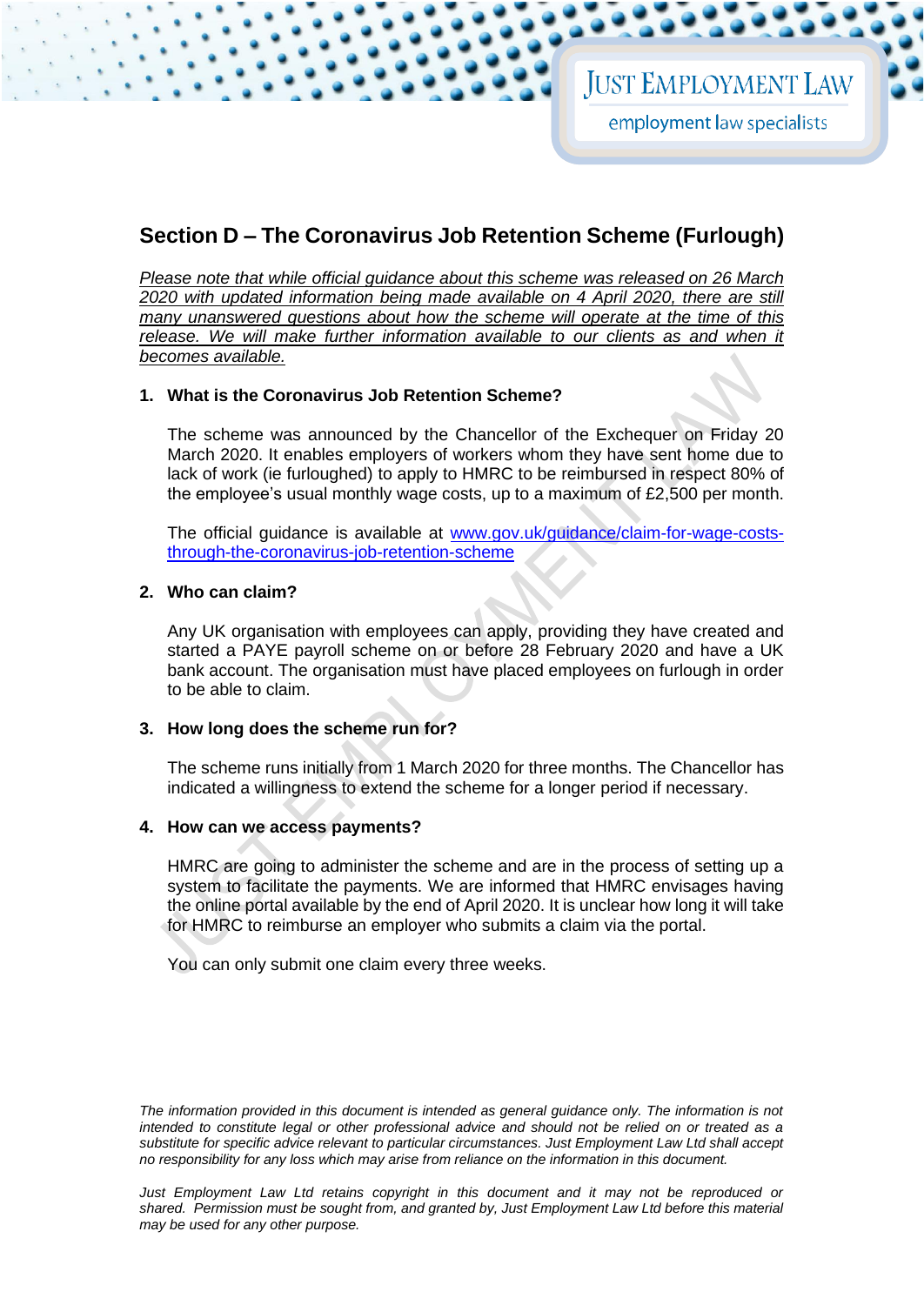# **5. What do we need to do to be eligible for the scheme?**

HMRC advises that you will need to:

- designate affected employees as 'furloughed workers,' and notify your employees of this change - changing the status of employees remains subject to existing employment law and, depending on the employment contract, may be subject to negotiation; and
- submit particular information to HMRC about the employees that have been furloughed and their earnings through a new online portal.

You will also need:

- vour ePAYE reference number
- the number of employees being furloughed
- the claim period (start and end date)
- amount claimed (per the minimum length of furloughing of 3 weeks)
- your bank account number and sort code
- vour contact name
- your phone number

You will need to calculate the amount you are claiming. HMRC will retain the right to retrospectively audit all aspects of your claim.

#### **6. Can we impose furloughed status on an employee?**

It will be a breach of contract to furlough an employee without their agreement, unless you have a clear contractual right to do so. JEL has provided Furlough Agreements for all retained clients. If you have not received this or require assistance completing this, please get in touch.

# **7. Do we have to furlough all employees?**

No. It is for you to determine which employees you will furlough and this should be the employees for whom there is no work and who would otherwise have been temporarily laid off or made redundant. You can therefore furlough some staff, but not others if there is work available for some of your employees.

If you are not furloughing all employees, you should ensure that in selecting employees for furlough you do so fairly and free from discrimination (although see question 21).

The information provided in this document is intended as general guidance only. The information is not *intended to constitute legal or other professional advice and should not be relied on or treated as a substitute for specific advice relevant to particular circumstances. Just Employment Law Ltd shall accept no responsibility for any loss which may arise from reliance on the information in this document.*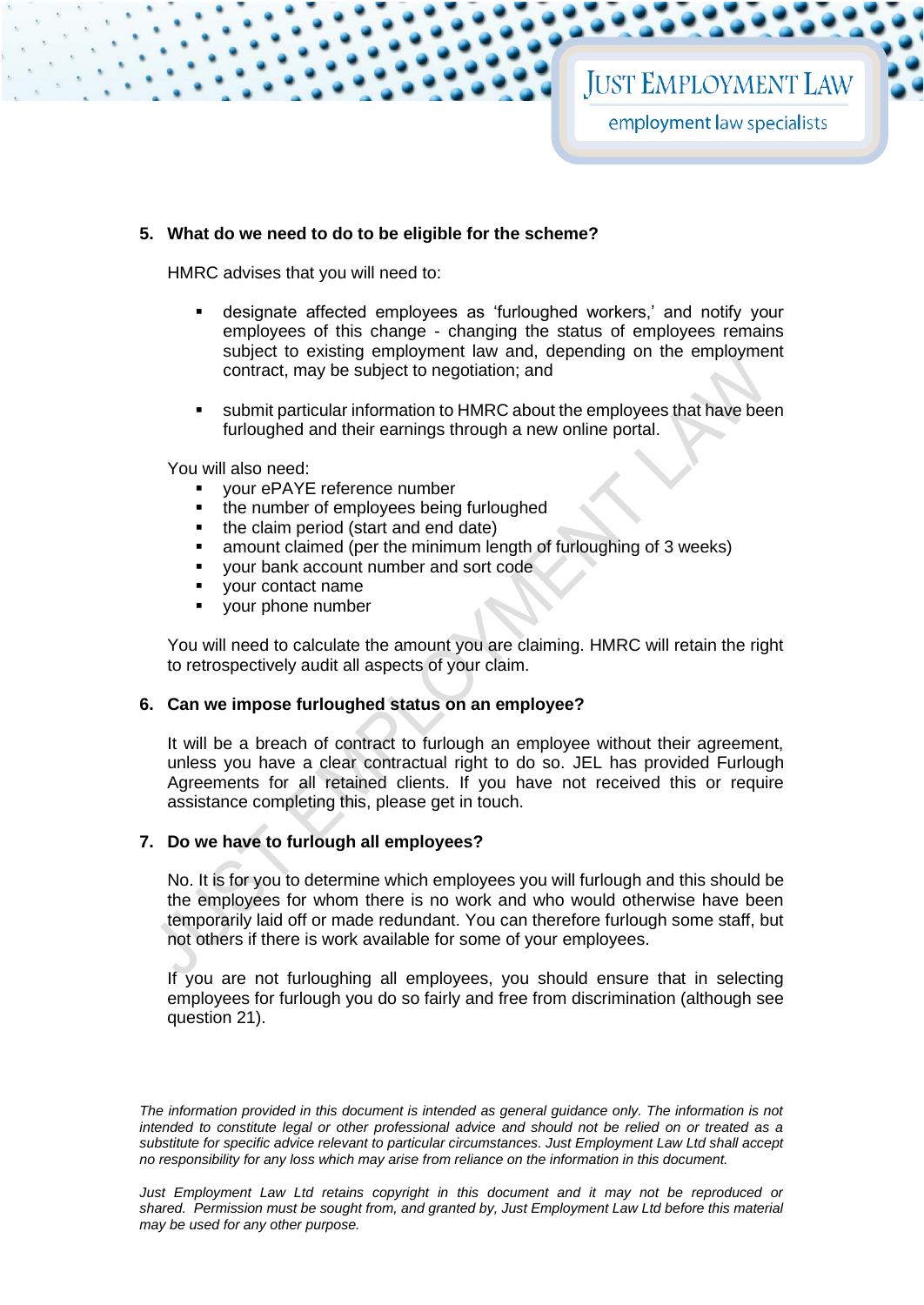# **8. Can I rotate staff on furlough?**

Yes, this is permissible, subject to employees being furloughed for the minimum period of three weeks (see question 31).

#### **9. How much exactly can we claim?**

You can claim 80% of an employee's gross pay up to a maximum reimbursement of £2,500 per month per employee.

For full time and part time salaried employees, the employee's actual salary before tax, as of 28 February should be used to calculate the 80%. The previous guidance that fees, commission and bonuses should not be included in the claim has been removed.

Where pay varies, you can claim for any regular payments you are obliged to pay your employees. This includes wages, overtime, fees and contractual commission payments. However, discretionary bonus (including tips), discretionary commission payments and discretionary non-cash payments should be excluded.

If the employee has been employed (or engaged by an employment business) for a full twelve months prior to the claim, you can claim for the higher of either:

- the same month's earning from the previous year; or
- average monthly earnings from the 2019-20 tax year

If the employee has been employed for less than a year, you can claim for an average of their monthly earnings since they started work.

You can also claim employer's national insurance contributions and the minimum employer auto-enrolment pension contributions.

You should try to pay the employee on their normal pay date (unless agreed to the contrary), and then submit your claim to HMRC for reimbursement as per the above. If you are not in a financial position to pay employees their furlough pay on their normal pay date, you should try to agree with the furloughed employees that you will pay them when you receive funds from HMRC. We can help you document any agreement to this effect.

#### **10. What should we pay a furloughed employee?**

You may agree to pay them only the sums reimbursed by HMRC or you may agree to top up their payments for some or all of their furlough.

The information provided in this document is intended as general guidance only. The information is not *intended to constitute legal or other professional advice and should not be relied on or treated as a substitute for specific advice relevant to particular circumstances. Just Employment Law Ltd shall accept no responsibility for any loss which may arise from reliance on the information in this document.*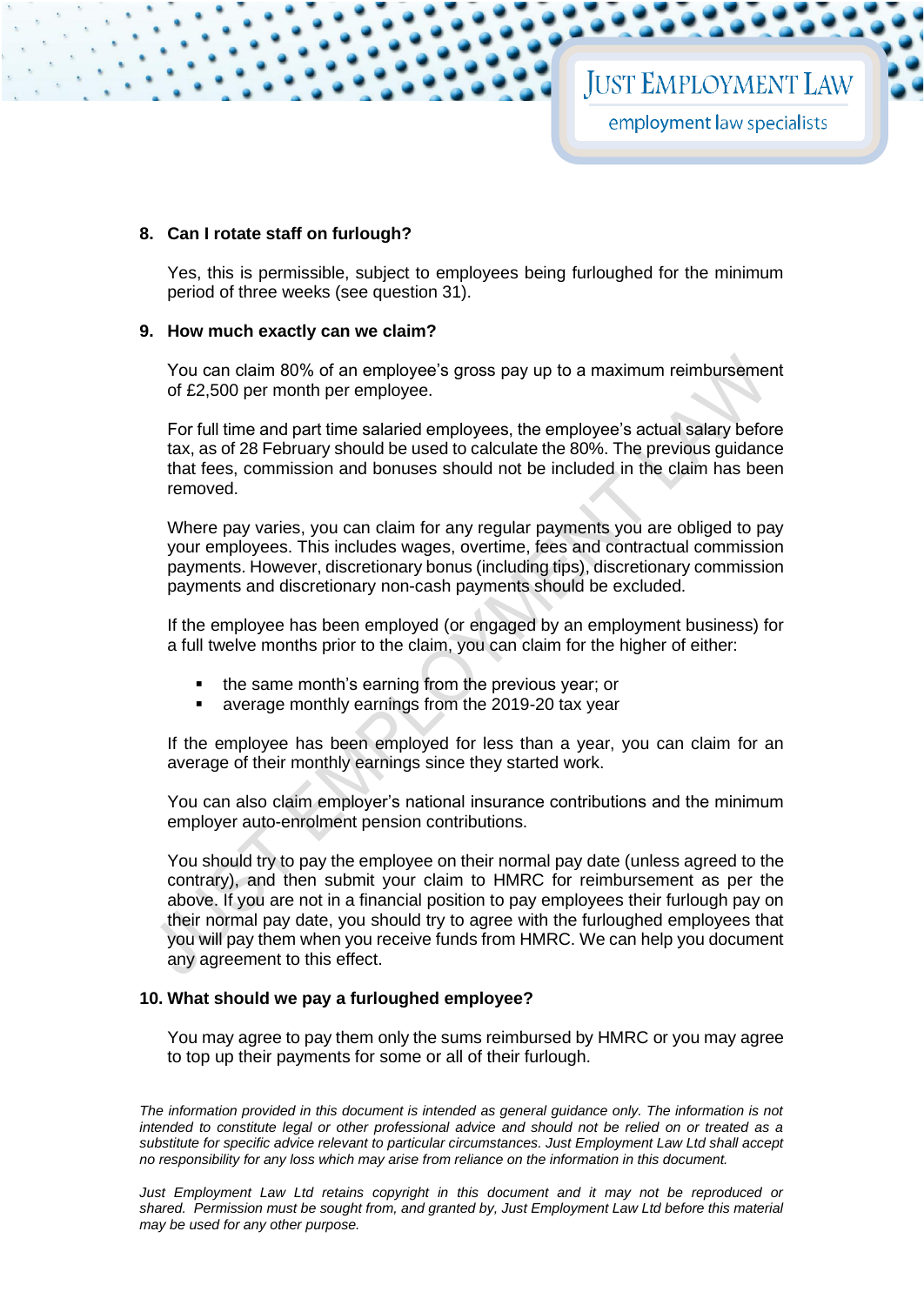It does not matter if furlough pay takes an employee below the minimum wage, since the employee is not carrying out work (although see question 29).

#### **11. Can we claim for reimbursement of salary sacrifice benefits or benefits in kind during furlough leave?**

According to the updated guidance, the reference salary for a claim should not include the cost of non-monetary benefits provided to employees, including taxable Benefits in Kind. Similarly, benefits provided through salary sacrifice schemes (including pension contributions) that reduce an employee's taxable pay should also not be included in the reference salary.

Normally, an employee cannot switch freely out of a salary sacrifice scheme unless there is a life event. HMRC has confirmed that COVID-19 counts as a life event that could warrant changes to salary sacrifice arrangements, if the relevant employment contract is updated accordingly. So it may be possible to reverse a salary sacrifice agreement during furlough leave with the agreement of both employer and employee.

## **12. What if an employee left my employment on or after 1 March 2020, but prior to the announcement of the scheme?**

You will be able to retrospectively claim on behalf of anyone who has been sent home due to lack of work since 1 March 2020, as long as you keep them in your employment.

You can also retrospectively change the status of someone you have dismissed for lack of work since 1 March 2020 to that of a furloughed employee, with their agreement.

You can also reinstate someone who left by reason of resignation on or after 1 March 2020, and then furlough them. We would recommend that you discuss the legal risks of this course of action with us before doing so.

# **13. Do I have to reinstate an employee who has been dismissed after 1 March 2020 and place them on furlough?**

No, it is entirely at your discretion whether to do so. If you did agree to reinstate an employee, they would have continuous employment and would have continued to accrue annual leave.

*The information provided in this document is intended as general guidance only. The information is not intended to constitute legal or other professional advice and should not be relied on or treated as a substitute for specific advice relevant to particular circumstances. Just Employment Law Ltd shall accept no responsibility for any loss which may arise from reliance on the information in this document.* 

*Just Employment Law Ltd retains copyright in this document and it may not be reproduced or shared. Permission must be sought from, and granted by, Just Employment Law Ltd before this material may be used for any other purpose.*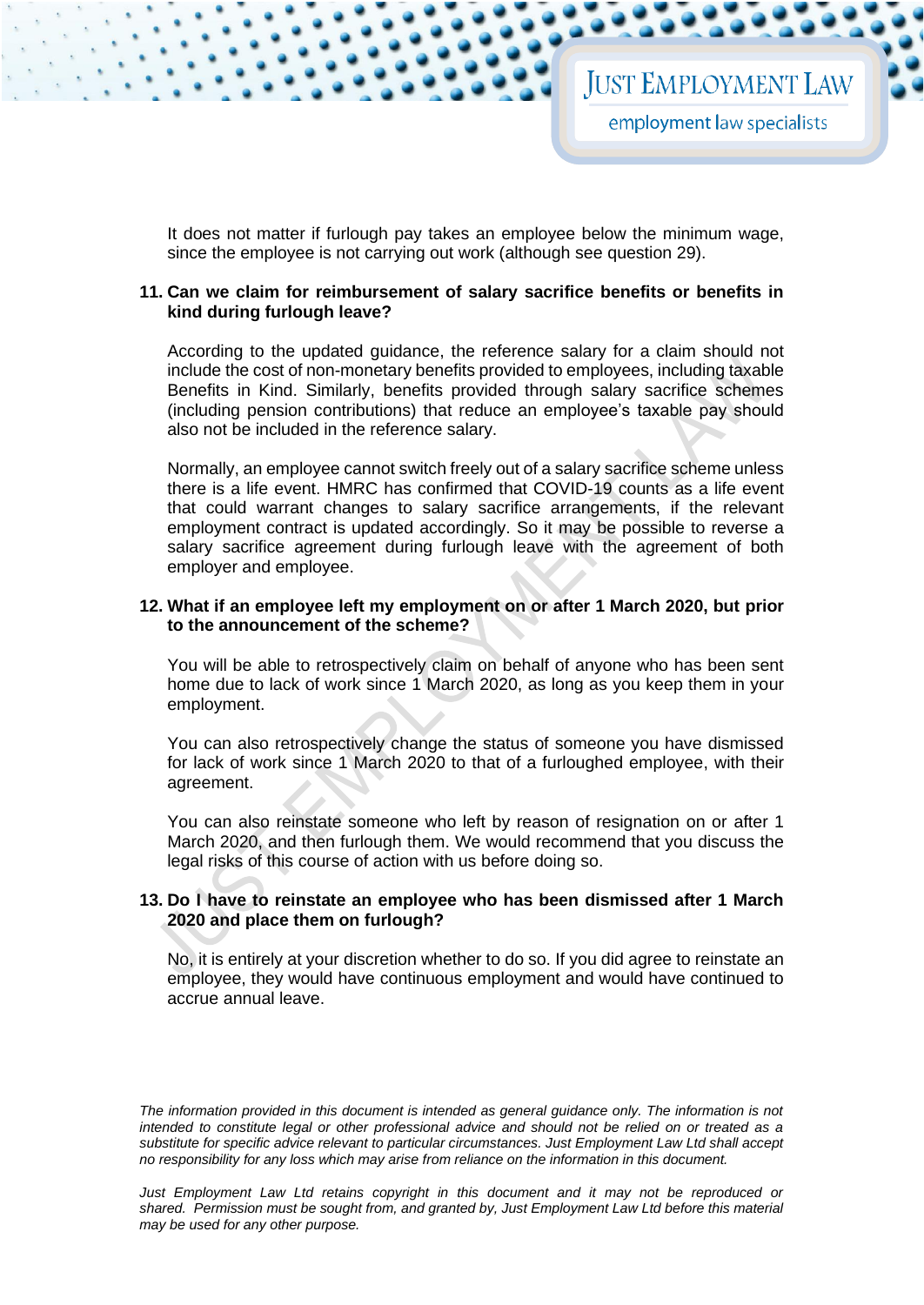# **14. If an employee is working their notice period, can they be furloughed?**

Yes, subject always to the employee being paid in full for their statutory minimum notice period.

## **15. If an employee has resigned and is working out their notice at present, should I permit them to withdraw their resignation in order to be furloughed?**

This is entirely at your discretion (although if the employee resigned in the 'heat of the moment' particular consideration will need to be given). Please contact us if this query arises.

#### **16. What if an employee started after 1 March 2020?**

They would not be eligible to be furloughed, insofar as you would expect to be reimbursed by HMRC. If you have previously furloughed such an employee believing the scheme would permit this, you would now need to consider other options for that individual.

There appears to be one exception to this rule. We have heard unofficially that where an employee has transferred to your employment under the TUPE regulations on or after 1 March 2020, you will still be able to furlough them, even though they were not on your payroll on 28 February 2020 (the normal condition for the scheme).

# **17. What if an employee is furloughed during their probationary period? Should I extend their probation?**

You are not obliged to do so, but this would be sensible. This would need to be communicated to the employee prior to the date on which their probationary period is due to end.

#### **18. Can someone who is off sick be furloughed?**

No. An employee must be ready and able to work.

# **19. What if an employee becomes sick whilst on furlough?**

An employee who has a contractual entitlement to company sick pay and who becomes sick whilst on furlough may wish to be placed onto sick leave, so to receive company sick pay, if this is more generous than furlough pay. The guidance is not clear on whether this should be done, especially if the employee has not had their minimum furlough of three weeks. We await further clarity on this point.

The information provided in this document is intended as general guidance only. The information is not *intended to constitute legal or other professional advice and should not be relied on or treated as a substitute for specific advice relevant to particular circumstances. Just Employment Law Ltd shall accept no responsibility for any loss which may arise from reliance on the information in this document.*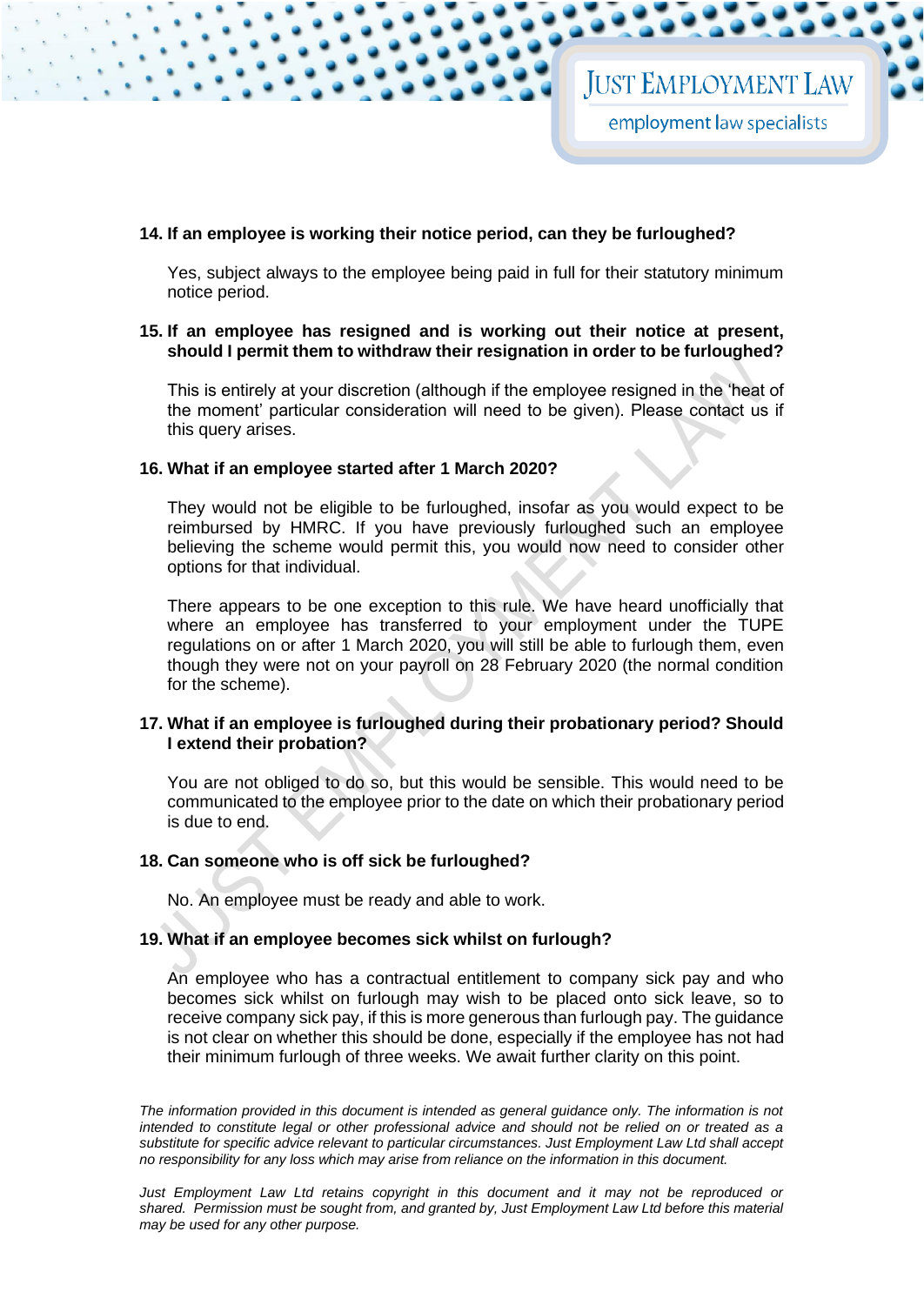If an employee does not have an enhanced sick pay entitlement and becomes sick whilst on furlough, it is probably not in their interests to tell you they are sick. If this happens before the minimum three week furlough period has lapsed, this could affect the employer's ability to seek reimbursement under the scheme. Employers may therefore wish to take a view on whether furloughed employees require to notify them if they become sick whilst on furlough.

## **20. Can someone who is on maternity, paternity or other family friendly leave be furloughed?**

Only if they are in receipt of enhanced company maternity or paternity pay. During this period, they may be furloughed and you may claim 80% of the amount you are topping up their statutory payments by.

In all other circumstances, an employee must be ready and able to work. At the end of their maternity or paternity leave, they may be furloughed if there is no work available for them. An employee who is in receipt of statutory maternity pay, for example, may wish to return from maternity leave early in order to be furloughed, notwithstanding the fact there is no guarantee as to how long the period of furlough would last beyond the minimum three week period). They would not be able to resume maternity leave at the end of furlough leave.

# **21. Can I furlough an employee who is "shielding" in line with government advice?**

An employee who is "shielding" will almost certainly have received a letter from the NHS, advising them not to leave home under any circumstances for 12 weeks. This will be because of a particularly serious medical condition.

Under the furlough scheme, you can furlough an employee who is shielding, or who is staying at home to look after someone who is shielding, "if they are unable to work from home **and** you would otherwise have to make them redundant". This appears to imply that you may not be reimbursed for an employee who you place on furlough simply to enable them to be in a financial position to stay at home. It seems necessary that their job would also have to be at risk of redundancy if they were not furloughed.

This contrasts with the position of carers (see question 8 at section A above), where the guidance contains no such additional conditions.

The information provided in this document is intended as general guidance only. The information is not *intended to constitute legal or other professional advice and should not be relied on or treated as a substitute for specific advice relevant to particular circumstances. Just Employment Law Ltd shall accept no responsibility for any loss which may arise from reliance on the information in this document.*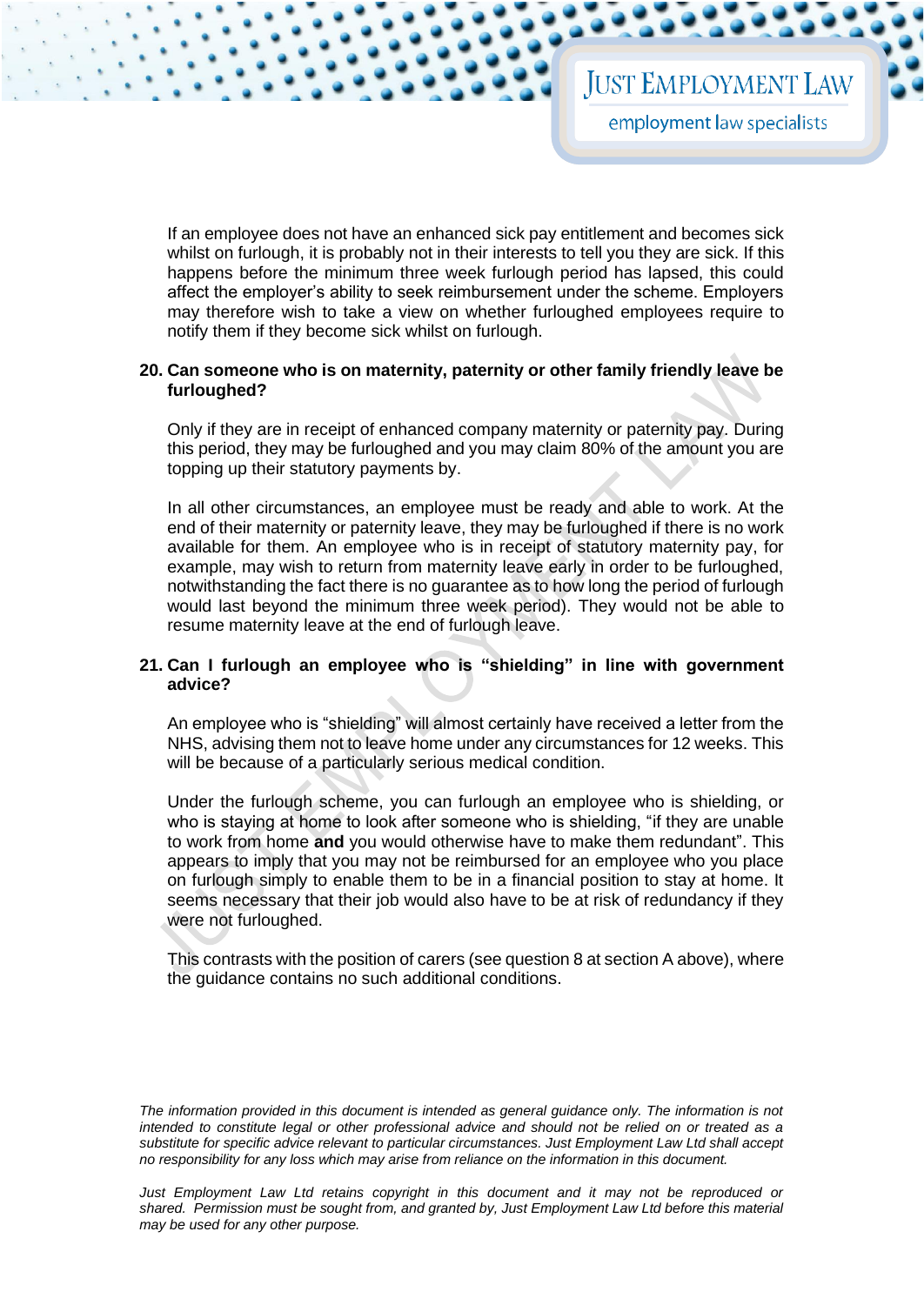#### **22. Does the scheme apply to fixed-term workers?**

Yes. The updated guidance confirms that employees on fixed-term contracts can be furloughed. Their contracts can even be renewed or extended during the furlough period without breaking the terms of the scheme.

#### **23. Does the scheme apply to zero-hours workers?**

Yes, providing they are paid through PAYE.

#### **24. Does the scheme apply to agency workers?**

Yes, providing they are paid through the PAYE system of the agency. A business engaging staff via an agency may wish, subject to any terms in place between the business and the agency, to terminate the assignments of any agency workers, after which the agency could place the worker on furlough.

#### **25. Do I need to consult with staff prior to placing them on furlough?**

You should consult with staff, insofar as this involves informing them of the proposal and seeking their consent. We believe verbal consultation in this regard would be sufficient.

Where an employer proposes to dismiss 20 or more employees as redundant at one establishment within 90 days, the employer needs to carry out a collective consultation process before doing so. The updated guidance covers the question of collective consultation as follows:

"If sufficient numbers of staff are involved, it may be necessary to engage collective consultation processes to procure agreement to changes to terms of employment."

This implies that if you are proposing to dismiss any employees who won't agree to be furloughed, you will need to carry out collective consultation before reaching agreement with staff to go on furlough leave. Therefore, communications about what the consequences might be of refusing to go on furlough leave will have to be carefully drafted – we can assist with this.

*The information provided in this document is intended as general guidance only. The information is not intended to constitute legal or other professional advice and should not be relied on or treated as a substitute for specific advice relevant to particular circumstances. Just Employment Law Ltd shall accept no responsibility for any loss which may arise from reliance on the information in this document.*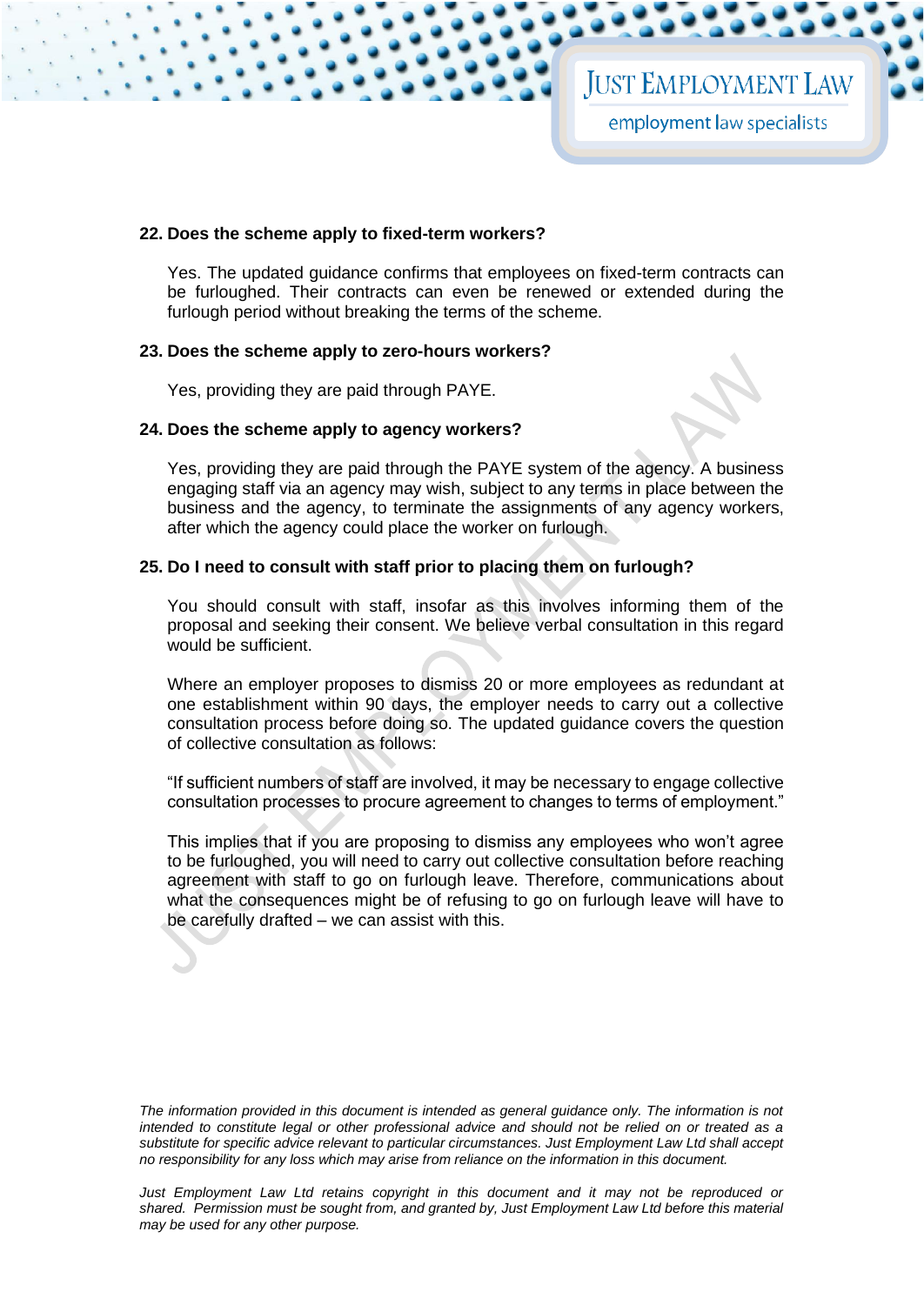#### **26. What if an employee refuses to agree to be furloughed?**

If you don't have enough work for an employee who refuses to be furloughed, you may be able to use some of the other options set out in section B above.

#### **27. Can I reduce someone's hours and place them on furlough at the same time?**

No, that will not be possible. Only employees who are doing no work at all for you can be furloughed. So you could not have someone working, for example, three days a week for you and claim a furlough payment for the other two days per week. You can only claim furlough payments for employees who are working zero hours.

# **28. Does a furloughed employee still pay tax on their earnings?**

Yes, and deductions should therefore continue to be made as normal.

#### **29. Can a furloughed employee continue to carry out some of their duties from home?**

No. A furloughed employee must not carry out any work, even from home. They can take part in volunteer work or training, as long as it does not provide services to or generate revenue for, or on behalf of your organisation. In relation to any time training, you must ensure the minimum wage is paid.

## **30. Can a furloughed employee work elsewhere?**

Yes, the updated guidance permits this, regardless of whether it is a new second job, or a job they already had prior to the start of the furlough scheme. You should clarify to employees if you want them to get permission from you before starting another job while furloughed, and it would be reasonable to reserve the power to say no if the job would conflict with the interests of your own business.

#### **31. For how long do I have to furlough an employee?**

The minimum period is three weeks. There is no maximum period and this will be subject to updates from the government in relation to when the scheme ends.

#### **32. Can I bring a furloughed employee back to work and then 're-furlough' them?**

Yes, the updated guidance confirms that employees may be furloughed multiple times. However, any one period of furlough will have to last at least three weeks for you to be able to claim reimbursement from HMRC.

*The information provided in this document is intended as general guidance only. The information is not intended to constitute legal or other professional advice and should not be relied on or treated as a substitute for specific advice relevant to particular circumstances. Just Employment Law Ltd shall accept no responsibility for any loss which may arise from reliance on the information in this document.*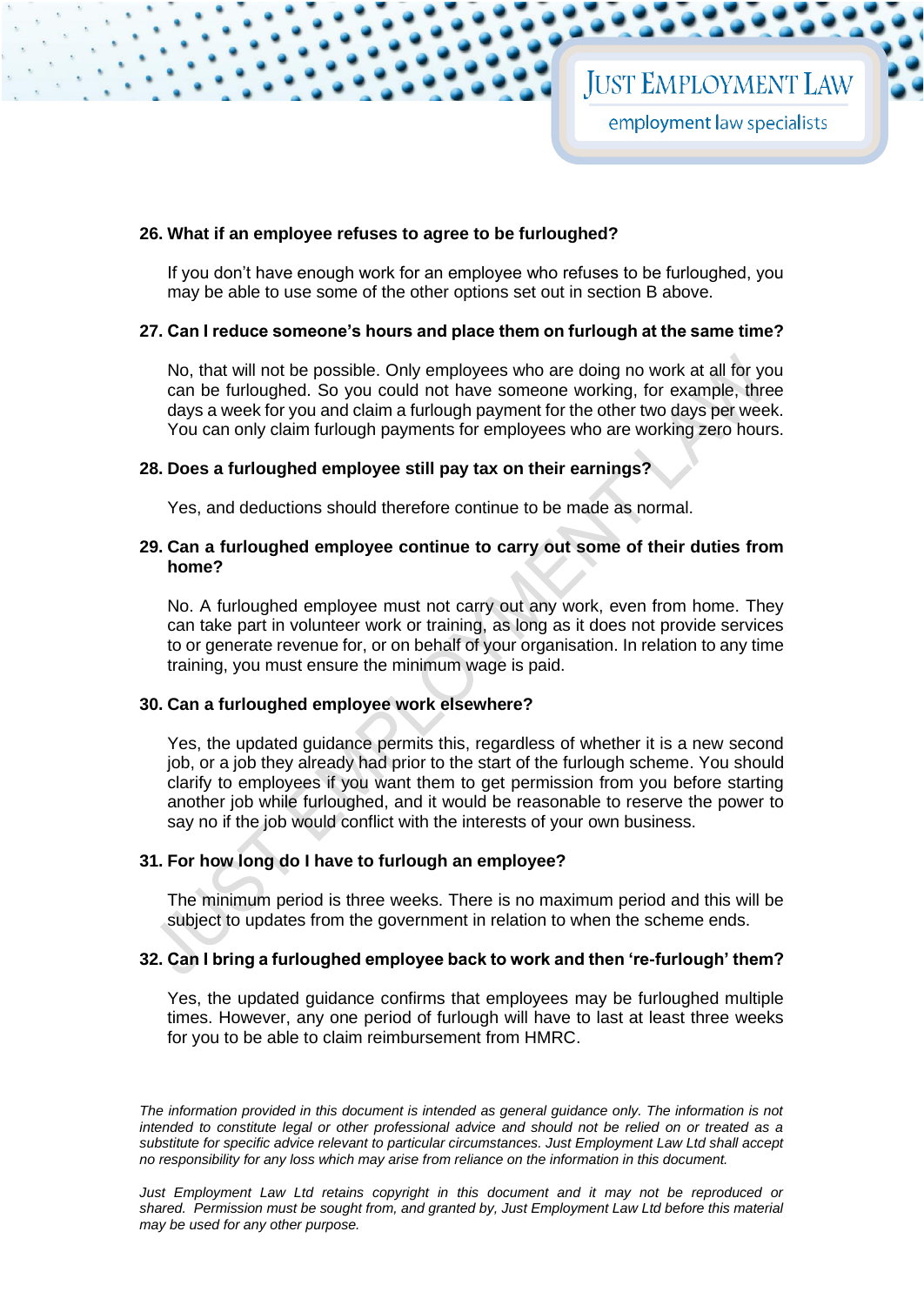#### **33. Can an employee request to be furloughed?**

Yes they can, however they cannot insist on this. It is for the employer and employee to agree if the employee will be furloughed.

#### **34. Can a furloughed employee take annual leave during their furlough period?**

We think this is possible but await further clarity on this point. ACAS guidance indicates that an employee can take a holiday during furlough leave, but the scheme guidance itself does not address this issue, even after the recent update.

In the meantime, in case HMRC does not permit furlough and annual leave to be taken at the same time (and might therefore refuse reimbursement on this basis), we recommend that an employee does not take annual leave (including any public holidays) during the first three weeks of furlough leave.

If an employee takes a holiday after having at least three consecutive weeks of furlough leave, we recommend that they are not given any more holidays until they have been back on furlough leave for a further three weeks.

Whether you are topping up the furlough payments to the employee or not, they should receive full pay (as they normally would) for any period of annual leave.

We do not yet know if HMRC will reimburse you at all for periods of annual leave taken during furlough leave. Nor do we know for sure (despite the ACAS guidance) if taking annual leave will be treated as breaking a continuous period of furlough leave, hence the recommendation in the first and second paragraphs of this question.

# **35. What if I can't afford to furlough an employee pending reimbursement from HMRC?**

There are business loans available that may assist with short term cash flow issues. If this is not appropriate for your business, we would suggest in those circumstances that you seek to agree with employees that they will be paid upon reimbursement being provided by HMRC. We can help you document any agreement to this effect.

*The information provided in this document is intended as general guidance only. The information is not intended to constitute legal or other professional advice and should not be relied on or treated as a substitute for specific advice relevant to particular circumstances. Just Employment Law Ltd shall accept no responsibility for any loss which may arise from reliance on the information in this document.*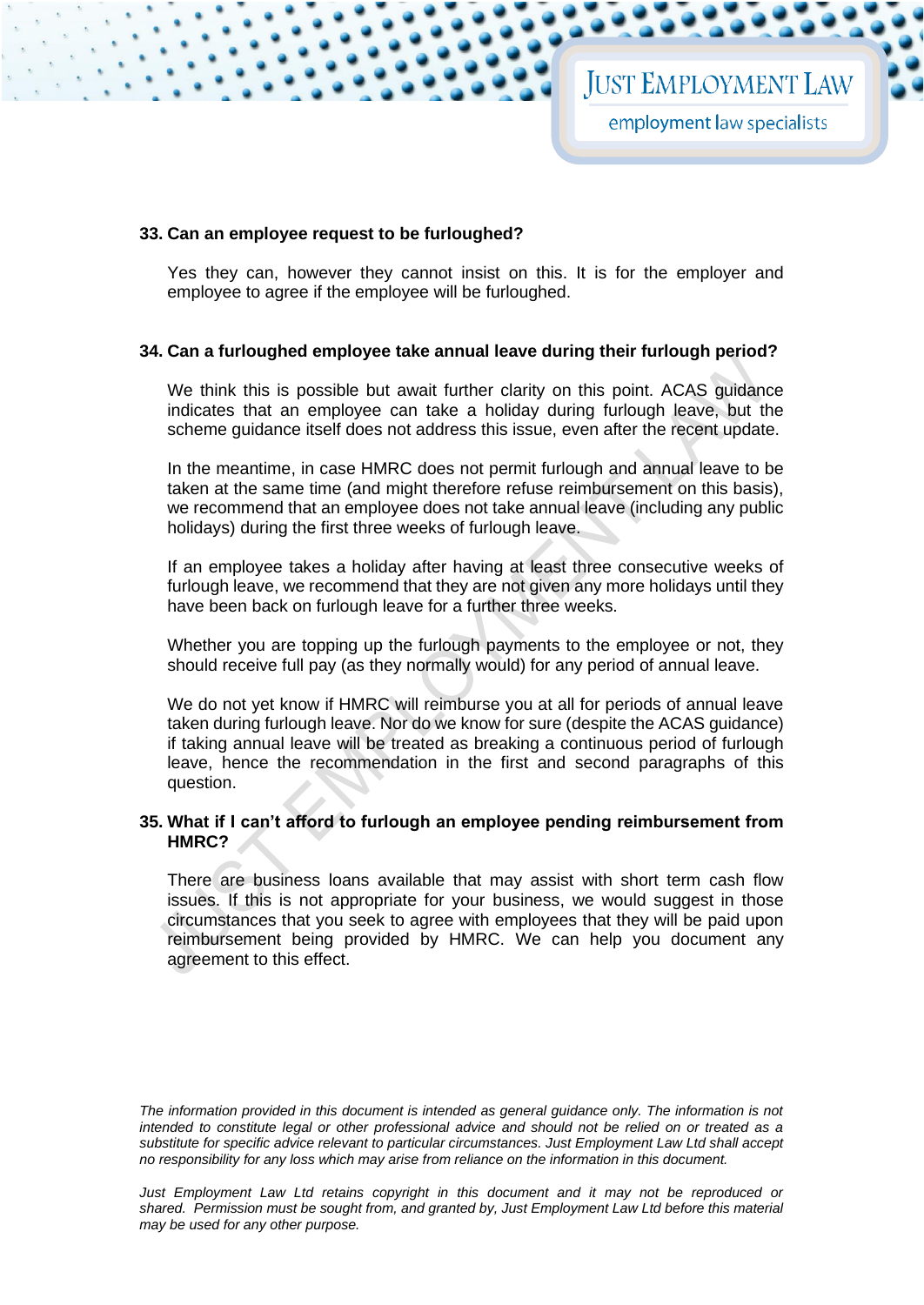**JUST EMPLOYMENT LAW** 

employment law specialists

#### **36. Can a Company Director be furloughed?**

Yes, subject to a number of conditions contained in the updated guidance.

Where one or more individual directors' furlough is so decided by the board, this should be formally adopted as a decision of the company, noted in the company records and communicated in writing to the director(s) concerned.

Where furloughed directors need to carry out particular duties to fulfil the statutory obligations they owe to their company, they may do so provided they do no more than would reasonably be judged necessary for that purpose, for instance, they should not do work of a kind they would carry out in normal circumstances to generate commercial revenue or provides services to or on behalf of their company.

*The information provided in this document is intended as general guidance only. The information is not intended to constitute legal or other professional advice and should not be relied on or treated as a substitute for specific advice relevant to particular circumstances. Just Employment Law Ltd shall accept no responsibility for any loss which may arise from reliance on the information in this document.*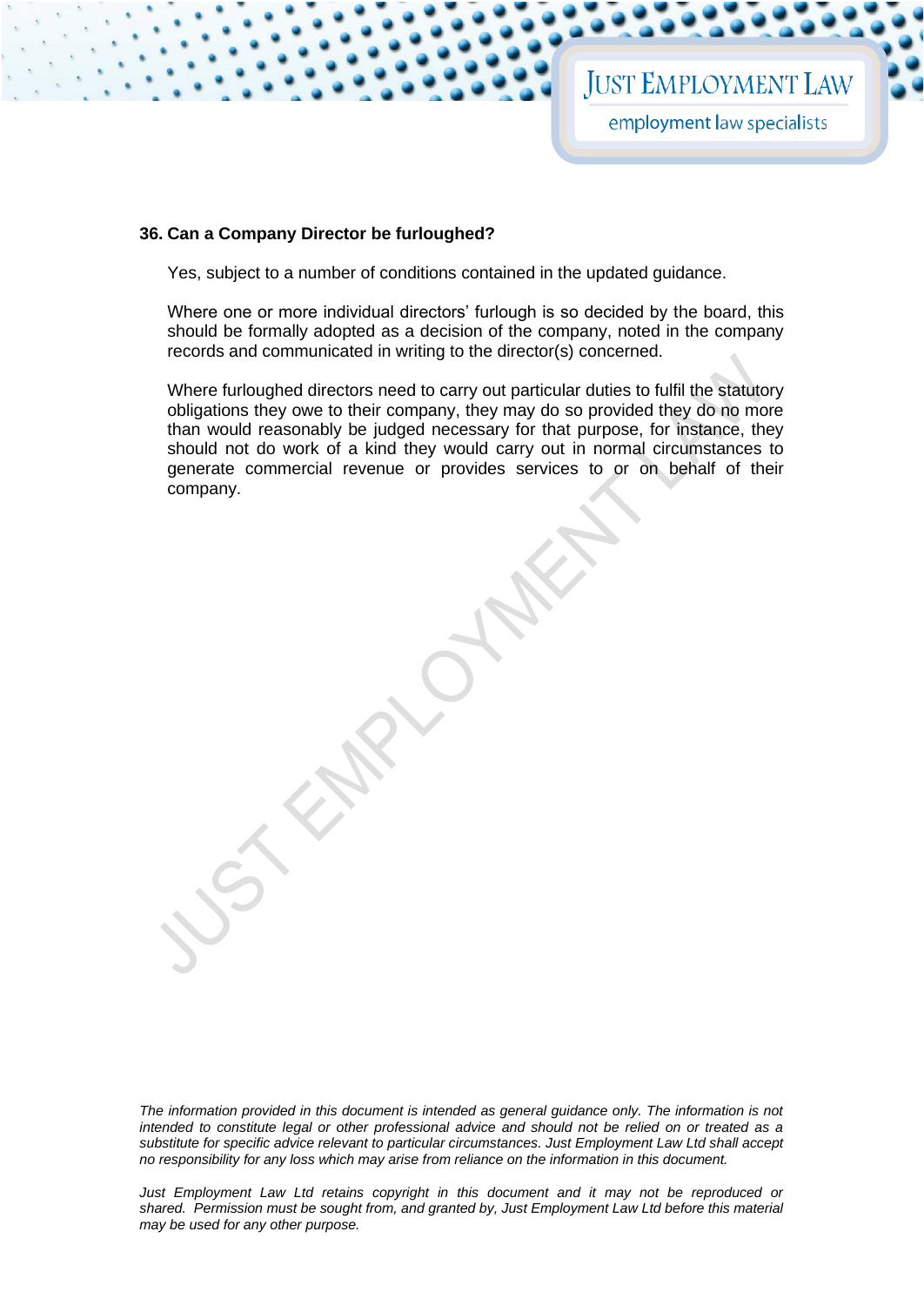# **JUST EMPLOYMENT LAW**

employment law specialists

# **Section E – Working from home**

# **1. Can we require staff to work from home?**

The government guidance is that employees should work from home, where possible. If there is an established requirement to work from home where appropriate or where instructed to do so, then there is unlikely to be an issue applying this. If not, imposing home working would constitute a variation of the contract requiring employee consent, however we anticipate most employees would be likely to agree to this.

Employers should ensure that the health and safety implications of homeworking have been considered and that the necessary infrastructure is in place.

## **2. Can we refuse an employee to work from home if they will be looking after children who have been sent home from school or nursery?**

In normal circumstances, it would not be appropriate for an employee to work from home while also providing childcare. However, as schools and nurseries close, childcare is likely to be unavailable for parents other than 'key workers', therefore employers may be prepared to take a more relaxed and flexible approach to homeworking and allow employees to work around their childcare responsibilities. Employees may be able to split the childcare with the other parent, so that both parents are able to, at least, continue working part-time.

Employees in these circumstances may assert their right to time off to care for a dependant, rather than agreeing to work from home. Time off in these circumstances is unpaid, unless there is a contractual right to pay.

# **3. An employee has asked to work from home. Can I refuse this?**

Unless an employee is self-isolating in accordance with government guidance, and where the employee is ordinarily required to work from the employer's premises, then it is permissible to refuse a request to work from home at the moment.

Doing so, however, may then see an employee reporting that they have developed symptoms and require to self-isolate, which could lead to the employee not carrying out any of their duties. Employers may therefore wish to consider individual requests to work from home on a case by case basis, pending any further government guidance.

*The information provided in this document is intended as general guidance only. The information is not intended to constitute legal or other professional advice and should not be relied on or treated as a substitute for specific advice relevant to particular circumstances. Just Employment Law Ltd shall accept no responsibility for any loss which may arise from reliance on the information in this document.* 

*Just Employment Law Ltd retains copyright in this document and it may not be reproduced or shared. Permission must be sought from, and granted by, Just Employment Law Ltd before this material may be used for any other purpose.*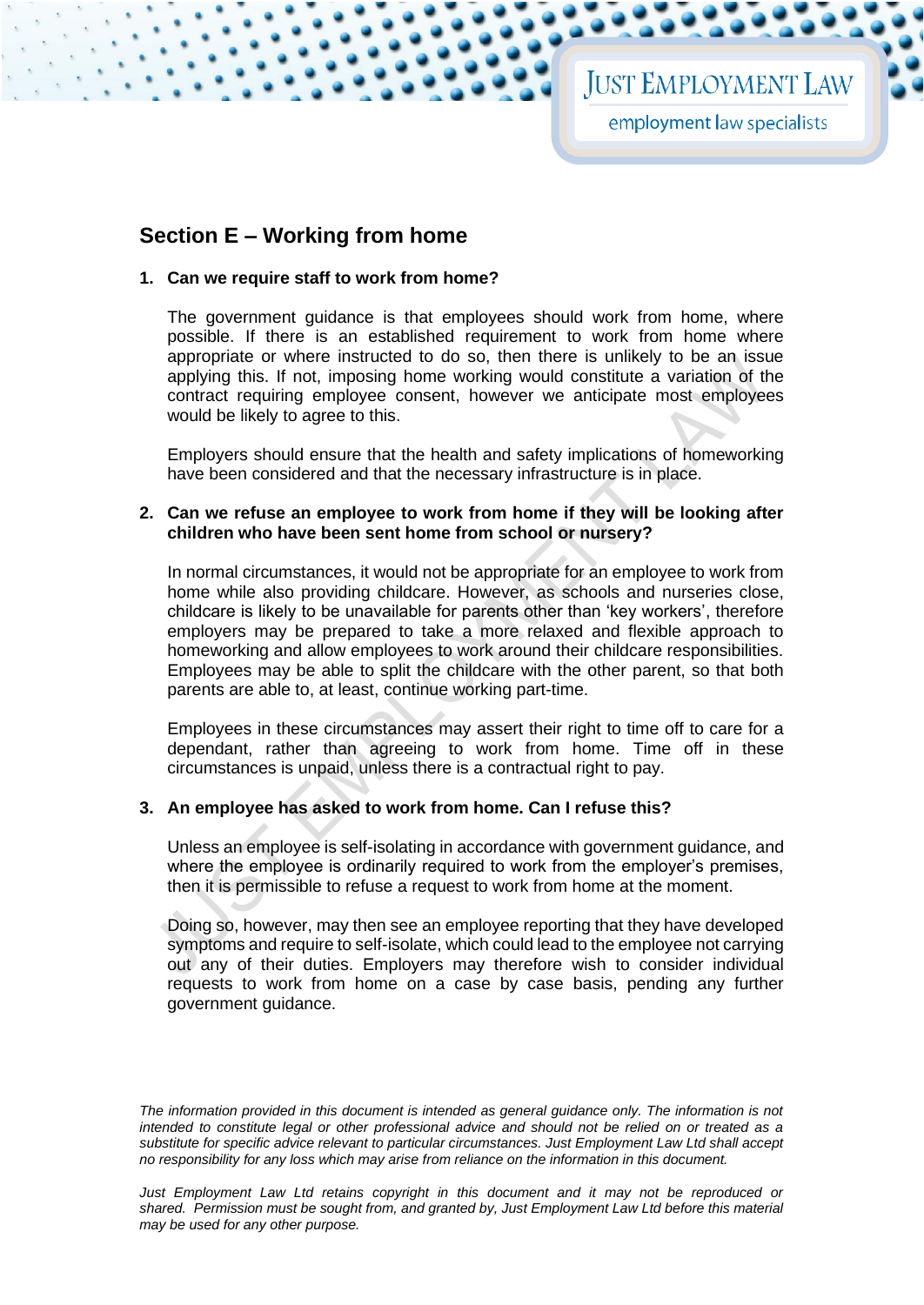# **4. Our business cannot accommodate home working. What should we do?**

If the nature of the business is such that home working cannot be accommodated, the employer may wish to consider agreeing with the employee to be placed on furlough. If that is not practicable for any reason, the steps detailed above (under section B) regarding options in case of a shortage of work may be applicable.

*The information provided in this document is intended as general guidance only. The information is not intended to constitute legal or other professional advice and should not be relied on or treated as a substitute for specific advice relevant to particular circumstances. Just Employment Law Ltd shall accept no responsibility for any loss which may arise from reliance on the information in this document.*